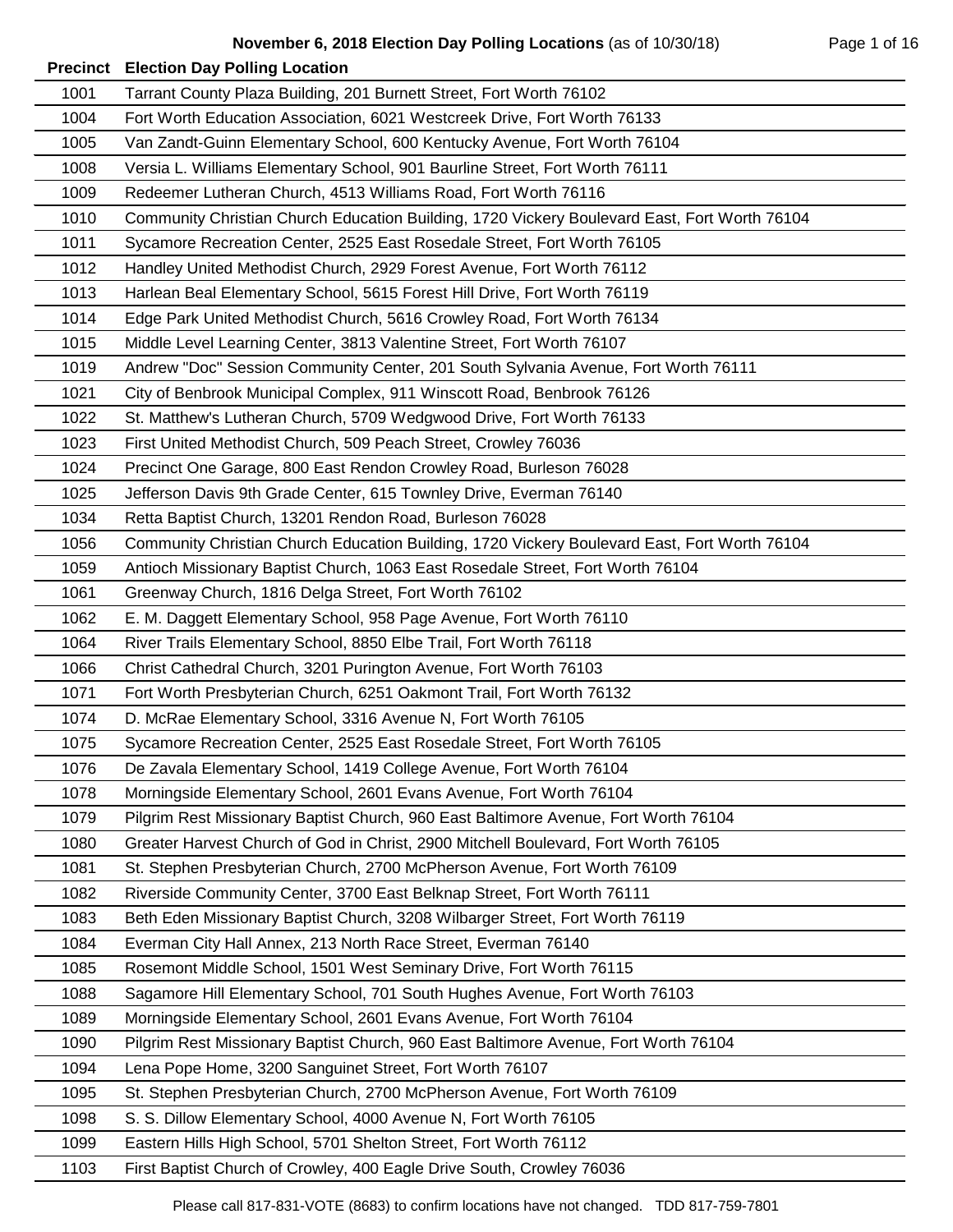|      | <b>Precinct Election Day Polling Location</b>                                                                 |
|------|---------------------------------------------------------------------------------------------------------------|
| 1104 | Bradley Center, 2601 Timberline Drive, Fort Worth 76119                                                       |
| 1105 | Southwest Community Center, 6300 Welch Avenue, Fort Worth 76133                                               |
| 1106 | Grace Temple Seventh-day Adventist Church, 4200 East Berry Street, Fort Worth 76105                           |
| 1108 | R. L. Paschal High School, 3001 Forest Park Boulevard, Fort Worth 76110                                       |
| 1109 | Riverside Community Center, 3700 East Belknap Street, Fort Worth 76111                                        |
| 1111 | HighRidge Church, 10100 Rolling Hills Drive, Fort Worth 76126                                                 |
| 1117 | McLean 6th Grade School, 3201 South Hills Avenue, Fort Worth 76109                                            |
| 1119 | Westminster Presbyterian Church, 7001 Trail Lake Drive, Fort Worth 76133                                      |
| 1120 | JPS Health Center Viola M. Pitts/Como, 4701 Bryant Irvin Road North, Lower Level, Suite 100, Fort Worth 76107 |
| 1126 | First Jefferson Unitarian Universalist Church, 1959 Sandy Lane, Fort Worth 76112                              |
| 1127 | Martin Luther King Community Center, 5565 Truman Drive, Fort Worth 76112                                      |
| 1132 | Griffin-Poly Sub-Courthouse, 3212 Miller Avenue, Fort Worth 76119                                             |
| 1133 | St. Christopher's Episcopal Church, 3550 Southwest Loop 820, Fort Worth 76133                                 |
| 1142 | Bruce Shulkey Elementary School, 5533 Whitman Avenue, Fort Worth 76133                                        |
| 1146 | Eastern Hills High School, 5701 Shelton Street, Fort Worth 76112                                              |
| 1149 | W. M. Green Elementary School, 4612 David Strickland Road, Fort Worth 76119                                   |
| 1150 | New Hope Fellowship, 6410 South Freeway, Fort Worth 76134                                                     |
| 1151 | East Fort Worth Montessori Academy, 501 Oakland Boulevard, Fort Worth 76103                                   |
| 1153 | Forest Hill Civic & Convention Center, 6901 Wichita Street, Forest Hill 76140                                 |
| 1154 | Carter Park Elementary School, 1204 East Broadus Avenue, Fort Worth 76115                                     |
| 1165 | El Buen Pastor Baptist Church, 4800 Merida Avenue, Fort Worth 76115                                           |
| 1167 | Fort Worth Education Association, 6021 Westcreek Drive, Fort Worth 76133                                      |
| 1170 | Victory Temple Worship Center, 2001 Oakland Boulevard, Fort Worth 76103                                       |
| 1175 | St. John Missionary Baptist Church, 3324 House Anderson Road, Euless 76040                                    |
| 1184 | W. M. Green Elementary School, 4612 David Strickland Road, Fort Worth 76119                                   |
| 1186 | St. Francis Village, 4125 St. Francis Village Road, Crowley 76036                                             |
| 1188 | Paul Laurence Dunbar High School, 5700 Ramey Avenue, Fort Worth 76112                                         |
| 1189 | Edgecliff Village Community Center, 1605 Edgecliff Road, Edgecliff Village 76134                              |
| 1197 | River Trails Elementary School, 8850 Elbe Trail, Fort Worth 76118                                             |
| 1198 | Riverside Community Center, 3700 East Belknap Street, Fort Worth 76111                                        |
| 1199 | East Fort Worth Montessori Academy, 501 Oakland Boulevard, Fort Worth 76103                                   |
| 1206 | Benbrook Fire Station, 528 Mercedes Street, Benbrook 76126                                                    |
| 1207 | Southwest Sub-Courthouse, 6551 Granbury Road, Fort Worth 76133                                                |
| 1208 | Restoration Family Church, 10201 Jerry Dunn Parkway, Benbrook 76126                                           |
| 1211 | Sunrise-McMillian Elementary School, 3409 Stalcup Road, Fort Worth 76119                                      |
| 1227 | Pantego Bible Church - The Connection, 8200 Anderson Boulevard, Fort Worth 76120                              |
| 1236 | Christ Cathedral Church, 3201 Purington Avenue, Fort Worth 76103                                              |
| 1237 | Edge Park United Methodist Church, 5616 Crowley Road, Fort Worth 76134                                        |
| 1238 | Trinity Cumberland Presbyterian Church, 7120 West Cleburne Road, Fort Worth 76133                             |
| 1241 | Southwest YMCA, 4750 Barwick Drive, Fort Worth 76132                                                          |
| 1244 | Jefferson Davis 9th Grade Center, 615 Townley Drive, Everman 76140                                            |
| 1251 | Meadowcreek Elementary School, 2801 Country Creek Lane, Fort Worth 76123                                      |
| 1255 | Grace Lutheran Church, 7900 McCart Avenue, Fort Worth 76123                                                   |
| 1257 | Fort Worth Education Association, 6021 Westcreek Drive, Fort Worth 76133                                      |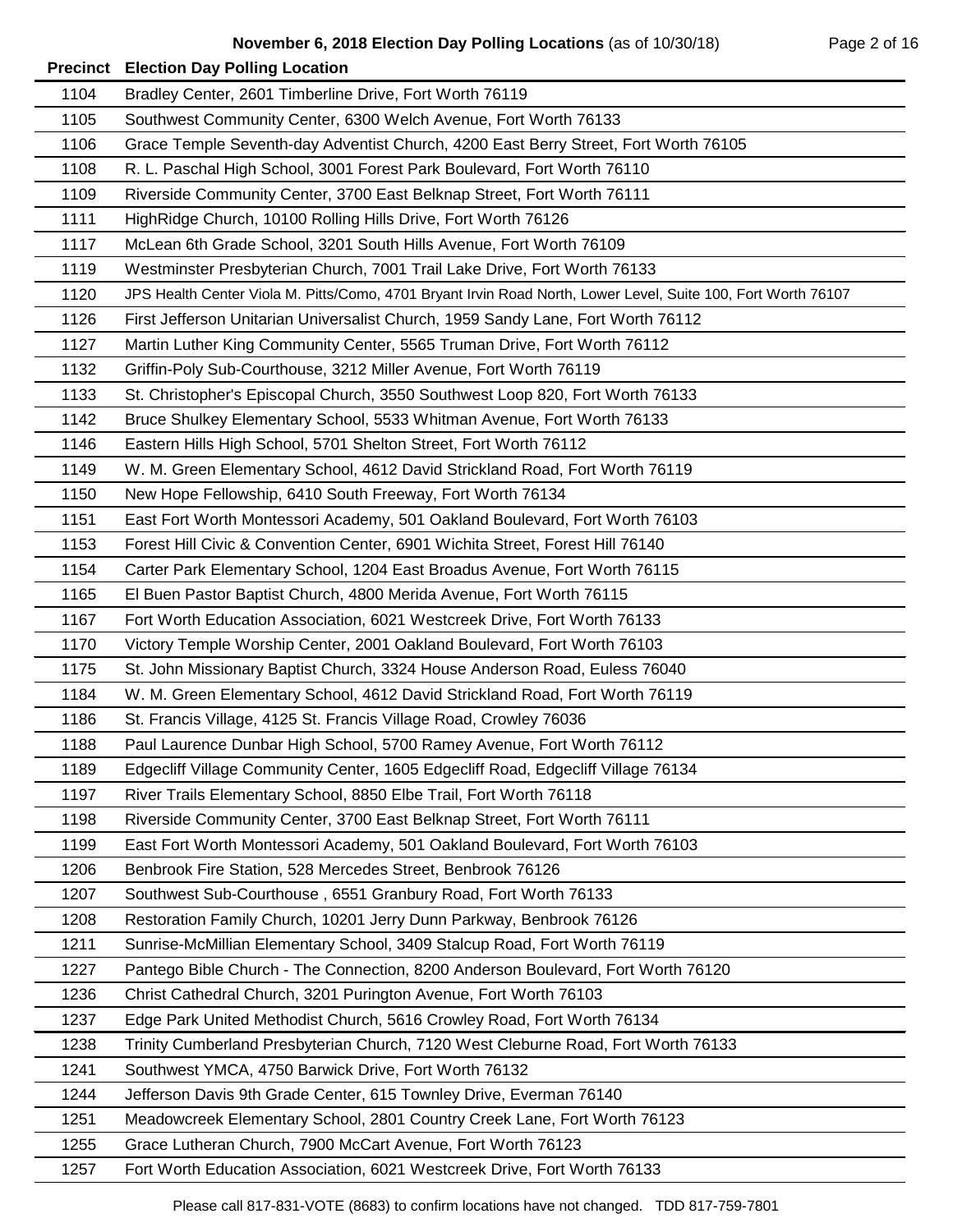| 1264 | Southwest Community Center, 6300 Welch Avenue, Fort Worth 76133                                 |
|------|-------------------------------------------------------------------------------------------------|
| 1265 | Genesis United Methodist Church, 7635 South Hulen Street, Fort Worth 76133                      |
| 1270 | Handley United Methodist Church, 2929 Forest Avenue, Fort Worth 76112                           |
| 1271 | Formation Building - St. Ann's Catholic Church, 100 Southwest Alsbury Boulevard, Burleson 76028 |
| 1273 | El Buen Pastor Baptist Church, 4800 Merida Avenue, Fort Worth 76115                             |
| 1277 | East Fort Worth Montessori Academy, 501 Oakland Boulevard, Fort Worth 76103                     |
| 1278 | New Life Baptist Deaf Fellowship, 6917 Brentwood Stair Road, Fort Worth 76112                   |
| 1279 | Atwood McDonald Elementary School, 1850 Barron Lane, Fort Worth 76112                           |
| 1291 | Highland Hills Community Center, 1600 Glasgow Road, Fort Worth 76134                            |
| 1292 | Christ United Methodist Church, 3301 Sycamore School Road, Fort Worth 76123                     |
| 1293 | Forest Hill United Methodist Church, 6401 Hartman Road, Forest Hill 76119                       |
| 1294 | The Fountains Fellowship Church, 812 South Crowley Road, Suite B, Crowley 76036                 |
| 1295 | Everman City Hall Annex, 213 North Race Street, Everman 76140                                   |
| 1296 | St. Peter's Antiochian Orthodox Church, 7601 Bellaire Drive South, Fort Worth 76132             |
| 1297 | A. M. Pate Elementary School, 3800 Anglin Drive, Fort Worth 76119                               |
| 1298 | R. L. Paschal High School, 3001 Forest Park Boulevard, Fort Worth 76110                         |
| 1300 | St. Luke Cumberland Presbyterian Church, 1404 Sycamore School Road, Fort Worth 76134            |
| 1301 | Forest Hill Civic & Convention Center, 6901 Wichita Street, Forest Hill 76140                   |
| 1311 | St. Matthew United Methodist Church, 2414 Hitson Lane, Fort Worth 76112                         |
| 1337 | Western Hills Church of Christ, 8800 Chapin Road, Fort Worth 76116                              |
| 1339 | Trinity Chapel, 6610 Southwest Boulevard, Benbrook 76109                                        |
| 1345 | Formation Building - St. Ann's Catholic Church, 100 Southwest Alsbury Boulevard, Burleson 76028 |
| 1346 | Brighter Outlook Center, 4910 Dunbar Street, Fort Worth 76105                                   |
| 1347 | Mary Harris Intermediate School, 8400 West Cleburne Road, Fort Worth 76123                      |
| 1348 | First Baptist Church of Crowley, 400 Eagle Drive South, Crowley 76036                           |
| 1351 | Hubbard Heights Elementary School, 1333 West Spurgeon Street, Fort Worth 76115                  |
| 1352 | Tabernacle Baptist Church, 12440 Rendon Road, Burleson 76028                                    |
| 1366 | Arborlawn United Methodist Church Annex Building, 4917 Briarhaven Road, Fort Worth 76109        |
| 1376 | Tarrant County Plaza Building, 201 Burnett Street, Fort Worth 76102                             |
| 1377 | Fort Worth Presbyterian Church, 6251 Oakmont Trail, Fort Worth 76132                            |
| 1378 | Parkway Elementary School, 1320 West Everman Parkway, Fort Worth 76134                          |
| 1380 | Sherrod Elementary School, 2626 Lincoln Drive, Arlington 76006                                  |
| 1382 | Myrtice and Curtis Larson Elementary School, 2620 Avenue K, Grand Prairie 75050                 |
| 1388 | South Euless Baptist Church, 1000 Simmons Drive, Euless 76040                                   |
| 1394 | Precinct One Garage, 800 East Rendon Crowley Road, Burleson 76028                               |
| 1404 | Myrtice and Curtis Larson Elementary School, 2620 Avenue K, Grand Prairie 75050                 |
| 1407 | Eastern Hills High School, 5701 Shelton Street, Fort Worth 76112                                |
| 1408 | R. L. Paschal High School, 3001 Forest Park Boulevard, Fort Worth 76110                         |
| 1412 | Worth Heights Community Center, 3551 New York Avenue, Fort Worth 76110                          |
| 1414 | Eastern Hills High School, 5701 Shelton Street, Fort Worth 76112                                |
| 1415 | Sagamore Hill Elementary School, 701 South Hughes Avenue, Fort Worth 76103                      |
| 1416 | Calvary Cathedral, 1701 Oakhurst Scenic Drive, Fort Worth 76111                                 |
| 1418 | Precinct One Garage, 800 East Rendon Crowley Road, Burleson 76028                               |
| 1420 | Shackelford Junior High School, 2000 North Fielder Road, Arlington 76012                        |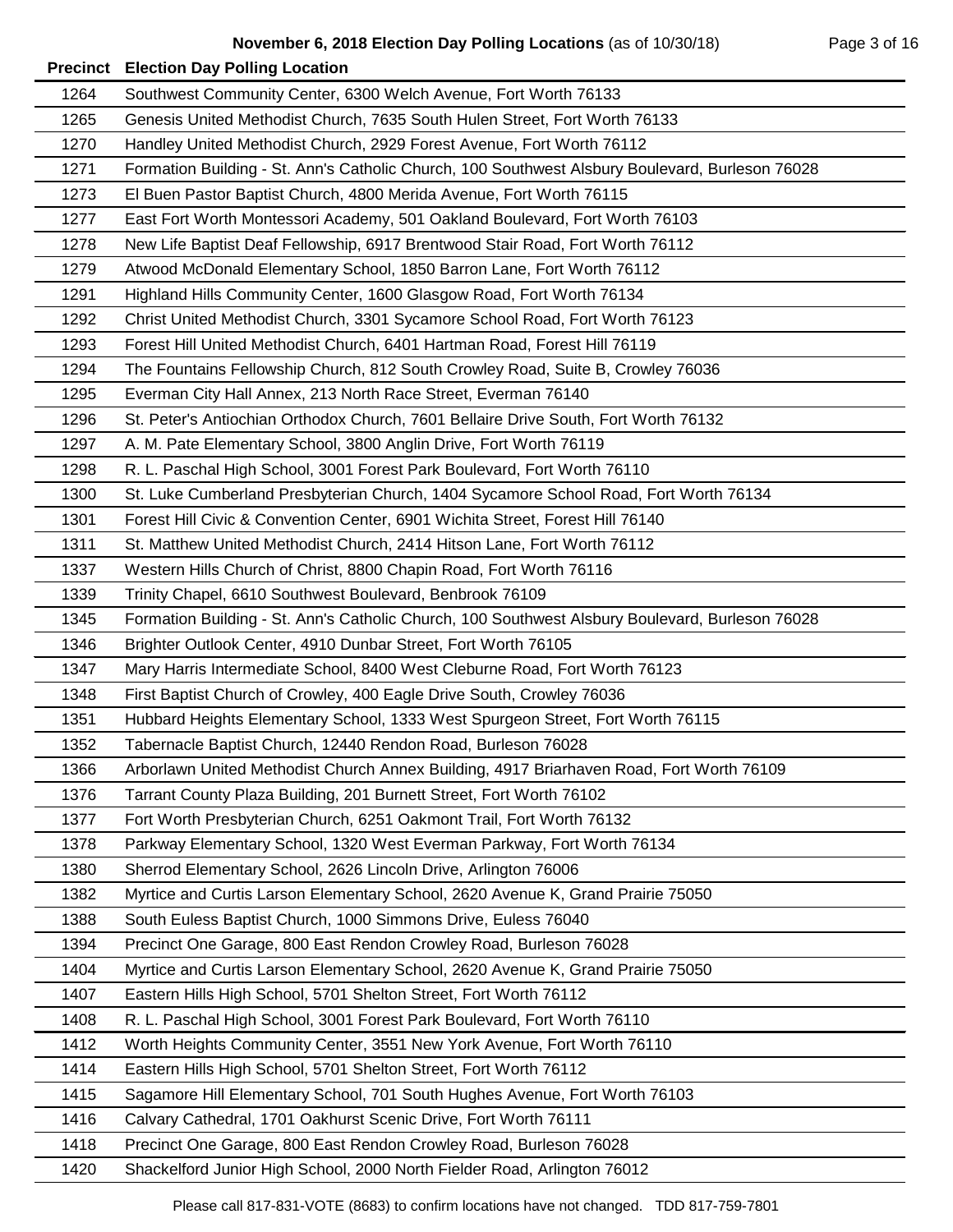| 1423 | St. Peter's Antiochian Orthodox Church, 7601 Bellaire Drive South, Fort Worth 76132     |
|------|-----------------------------------------------------------------------------------------|
| 1424 | North Crowley Ninth Grade Campus, 4630 McPherson Boulevard, Fort Worth 76123            |
| 1427 | Kennedale Community Center, 316 West 3rd Street, Kennedale 76060                        |
| 1430 | Moose Lodge 1889 Haltom City, 5001 Bernice Street, Haltom City 76117                    |
| 1431 | Precinct One Garage, 800 East Rendon Crowley Road, Burleson 76028                       |
| 1434 | R. L. Paschal High School, 3001 Forest Park Boulevard, Fort Worth 76110                 |
| 1436 | Sidney Poynter Elementary School, 521 Ashdale Drive, Fort Worth 76140                   |
| 1437 | Pantego Bible Church - The Connection, 8200 Anderson Boulevard, Fort Worth 76120        |
| 1439 | Jefferson Davis 9th Grade Center, 615 Townley Drive, Everman 76140                      |
| 1440 | Christ United Methodist Church, 3301 Sycamore School Road, Fort Worth 76123             |
| 1441 | Northeast Branch Library, 1905 Brown Boulevard, Arlington 76006                         |
| 1444 | Van Zandt-Guinn Elementary School, 600 Kentucky Avenue, Fort Worth 76104                |
| 1445 | St. Christopher's Episcopal Church, 3550 Southwest Loop 820, Fort Worth 76133           |
| 1455 | E. M. Daggett Elementary School, 958 Page Avenue, Fort Worth 76110                      |
| 1457 | E. M. Daggett Elementary School, 958 Page Avenue, Fort Worth 76110                      |
| 1459 | Christ United Methodist Church, 3301 Sycamore School Road, Fort Worth 76123             |
| 1460 | East Fort Worth Montessori Academy, 501 Oakland Boulevard, Fort Worth 76103             |
| 1463 | Shepherd of Life Lutheran Church, 715 East Lamar Boulevard, Arlington 76011             |
| 1472 | Lena Pope Home, 3200 Sanguinet Street, Fort Worth 76107                                 |
| 1473 | Riverside Community Center, 3700 East Belknap Street, Fort Worth 76111                  |
| 1476 | Andrew "Doc" Session Community Center, 201 South Sylvania Avenue, Fort Worth 76111      |
| 1477 | Glen Park Elementary School, 3601 Pecos Street, Fort Worth 76119                        |
| 1479 | Christ Cathedral Church, 3201 Purington Avenue, Fort Worth 76103                        |
| 1481 | Hubbard Heights Elementary School, 1333 West Spurgeon Street, Fort Worth 76115          |
| 1482 | Glen Park Elementary School, 3601 Pecos Street, Fort Worth 76119                        |
| 1489 | Bill J. Elliott Elementary School, 2501 Cooks Lane, Fort Worth 76120                    |
| 1490 | Pantego Bible Church - The Connection, 8200 Anderson Boulevard, Fort Worth 76120        |
| 1491 | Eastern Hills High School, 5701 Shelton Street, Fort Worth 76112                        |
| 1501 | The Fountains Fellowship Church, 812 South Crowley Road, Suite B, Crowley 76036         |
| 1504 | Tabernacle Baptist Church, 12440 Rendon Road, Burleson 76028                            |
| 1514 | Arlington First Church of the Nazarene, 1301 West Green Oaks Boulevard, Arlington 76013 |
| 1515 | Kennedale Community Center, 316 West 3rd Street, Kennedale 76060                        |
| 1518 | Bill J. Elliott Elementary School, 2501 Cooks Lane, Fort Worth 76120                    |
| 1543 | New Hope Fellowship, 6410 South Freeway, Fort Worth 76134                               |
| 1544 | Versia L. Williams Elementary School, 901 Baurline Street, Fort Worth 76111             |
| 1547 | St. John Missionary Baptist Church, 3324 House Anderson Road, Euless 76040              |
| 1549 | New Hope Fellowship, 6410 South Freeway, Fort Worth 76134                               |
| 1550 | Versia L. Williams Elementary School, 901 Baurline Street, Fort Worth 76111             |
| 1555 | Carter Park Elementary School, 1204 East Broadus Avenue, Fort Worth 76115               |
| 1559 | New Hope Fellowship, 6410 South Freeway, Fort Worth 76134                               |
| 1564 | Northeast Branch Library, 1905 Brown Boulevard, Arlington 76006                         |
| 1576 | Carter Park Elementary School, 1204 East Broadus Avenue, Fort Worth 76115               |
| 1577 | Everman City Hall Annex, 213 North Race Street, Everman 76140                           |
| 1578 | Jefferson Davis 9th Grade Center, 615 Townley Drive, Everman 76140                      |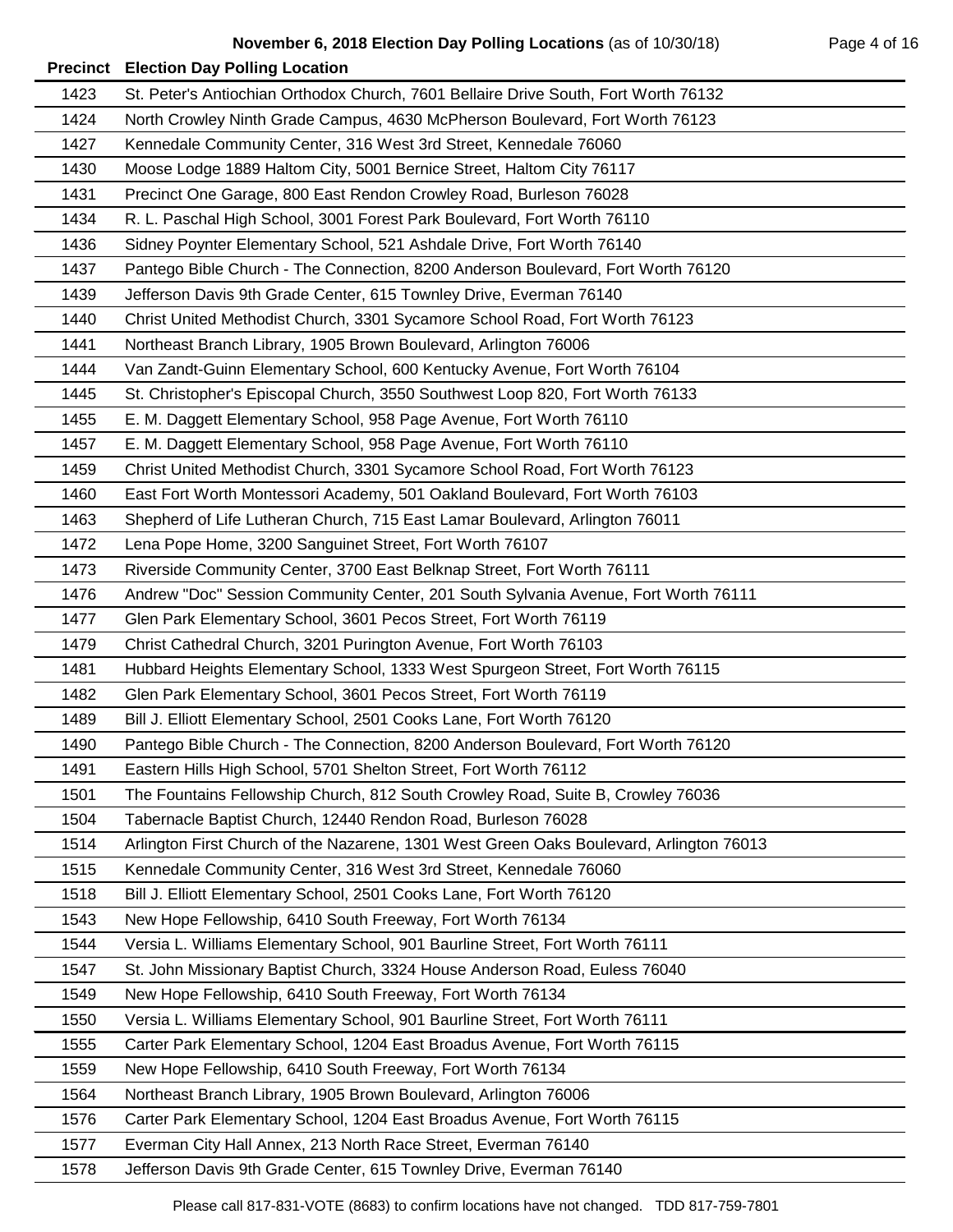| 1586 | St. John Missionary Baptist Church, 3324 House Anderson Road, Euless 76040                                    |
|------|---------------------------------------------------------------------------------------------------------------|
| 1589 | St. John Missionary Baptist Church, 3324 House Anderson Road, Euless 76040                                    |
| 1594 | Edge Park United Methodist Church, 5616 Crowley Road, Fort Worth 76134                                        |
| 1597 | Carter Park Elementary School, 1204 East Broadus Avenue, Fort Worth 76115                                     |
| 1603 | Candlewood Suites Hotel, 4200 Reggis Court, Fort Worth 76155                                                  |
| 1605 | Berta May Pope Elementary School, 901 Chestnut Drive, Arlington 76012                                         |
| 1607 | Shackelford Junior High School, 2000 North Fielder Road, Arlington 76012                                      |
| 1608 | E. M. Daggett Elementary School, 958 Page Avenue, Fort Worth 76110                                            |
| 1610 | St. Vincent de Paul Catholic Parish, 5819 West Pleasant Ridge Road, Arlington 76016                           |
| 1611 | E. M. Daggett Elementary School, 958 Page Avenue, Fort Worth 76110                                            |
| 1617 | Christ Cathedral Church, 3201 Purington Avenue, Fort Worth 76103                                              |
| 1619 | Morningside Elementary School, 2601 Evans Avenue, Fort Worth 76104                                            |
| 1621 | Jefferson Davis 9th Grade Center, 615 Townley Drive, Everman 76140                                            |
| 1622 | East Fort Worth Montessori Academy, 501 Oakland Boulevard, Fort Worth 76103                                   |
| 1623 | Moose Lodge 1889 Haltom City, 5001 Bernice Street, Haltom City 76117                                          |
| 1625 | Moose Lodge 1889 Haltom City, 5001 Bernice Street, Haltom City 76117                                          |
| 1627 | Formation Building - St. Ann's Catholic Church, 100 Southwest Alsbury Boulevard, Burleson 76028               |
| 1628 | Hubbard Heights Elementary School, 1333 West Spurgeon Street, Fort Worth 76115                                |
| 1631 | Sherrod Elementary School, 2626 Lincoln Drive, Arlington 76006                                                |
| 1633 | R. L. Paschal High School, 3001 Forest Park Boulevard, Fort Worth 76110                                       |
| 1639 | Hallmark Baptist Church, 4201 West Risinger Drive, Fort Worth 76123                                           |
| 1641 | North Crowley Ninth Grade Campus, 4630 McPherson Boulevard, Fort Worth 76123                                  |
| 1642 | Sidney Poynter Elementary School, 521 Ashdale Drive, Fort Worth 76140                                         |
| 1651 | Bill J. Elliott Elementary School, 2501 Cooks Lane, Fort Worth 76120                                          |
| 1652 | Carter Park Elementary School, 1204 East Broadus Avenue, Fort Worth 76115                                     |
| 1672 | Christ Cathedral Church, 3201 Purington Avenue, Fort Worth 76103                                              |
| 1674 | Lena Pope Home, 3200 Sanguinet Street, Fort Worth 76107                                                       |
| 1676 | JPS Health Center Viola M. Pitts/Como, 4701 Bryant Irvin Road North, Lower Level, Suite 100, Fort Worth 76107 |
| 1677 | Van Zandt-Guinn Elementary School, 600 Kentucky Avenue, Fort Worth 76104                                      |
| 1678 | Greenway Church, 1816 Delga Street, Fort Worth 76102                                                          |
| 1679 | East Fort Worth Montessori Academy, 501 Oakland Boulevard, Fort Worth 76103                                   |
| 1684 | Middle Level Learning Center, 3813 Valentine Street, Fort Worth 76107                                         |
| 1701 | River Trails Elementary School, 8850 Elbe Trail, Fort Worth 76118                                             |
| 1704 | Formation Building - St. Ann's Catholic Church, 100 Southwest Alsbury Boulevard, Burleson 76028               |
| 2002 | Atherton Elementary School, 2101 Overbrook Drive, Arlington 76014                                             |
| 2003 | Berta May Pope Elementary School, 901 Chestnut Drive, Arlington 76012                                         |
| 2007 | Southwest Branch Library, 3311 Southwest Green Oaks Boulevard, Arlington 76017                                |
| 2026 | W. R. Wimbish Elementary School, 1601 Wright Street, Arlington 76012                                          |
| 2027 | Atherton Elementary School, 2101 Overbrook Drive, Arlington 76014                                             |
| 2028 | Truett Boles Junior High School, 3900 Southwest Green Oaks Boulevard, Arlington 76017                         |
| 2029 | Kennedale Community Center, 316 West 3rd Street, Kennedale 76060                                              |
| 2030 | Glenn Harmon Elementary School, 5700 Petra Drive, Arlington 76017                                             |
| 2031 | Timberview High School, 7700 South Watson Road, Arlington 76002                                               |
| 2033 | Mansfield Sub-Courthouse, 1100 East Broad Street, Mansfield 76063                                             |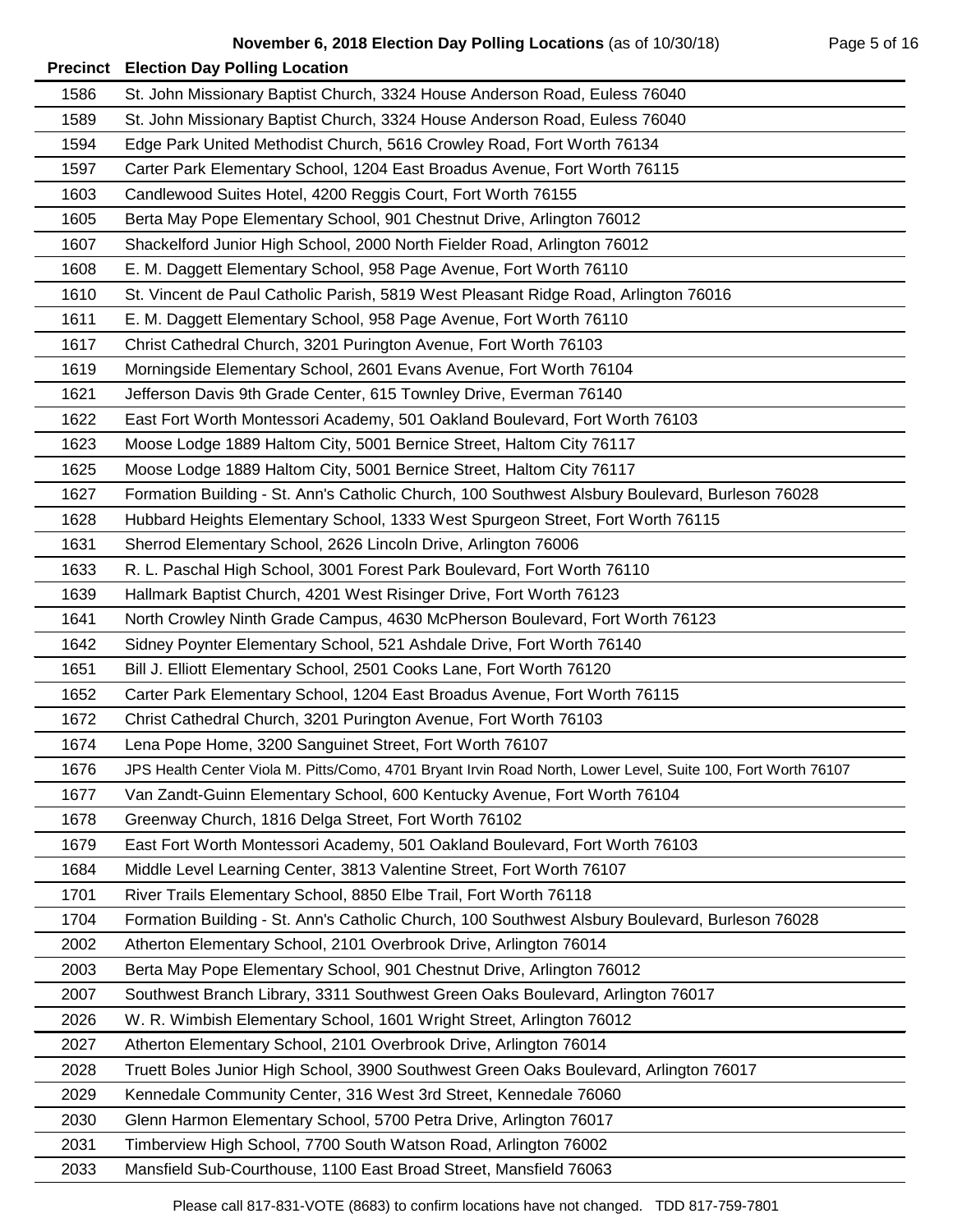| 2052 | Ruby Ray Swift Elementary School, 1101 South Fielder Road, Arlington 76013                |
|------|-------------------------------------------------------------------------------------------|
| 2055 | Sherrod Elementary School, 2626 Lincoln Drive, Arlington 76006                            |
| 2058 | St. Stephen United Methodist Church, 1800 West Randol Mill Road, Arlington 76012          |
| 2100 | Meadowbrook Recreation Center, 1400 Dugan Street, Arlington 76010                         |
| 2112 | Pantego Town Hall Council Chambers, 1614 South Bowen Road, Pantego 76013                  |
| 2134 | City of Arlington Senior Center, 2015 Craig Hanking Drive, Arlington 76010                |
| 2143 | Louise Blanton Elementary School, 1900 South Collins Street, Arlington 76010              |
| 2145 | Veda Knox Elementary School, 2315 Stonegate Street, Arlington 76010                       |
| 2147 | Fielder Church Annex, 1333 West Pioneer Parkway, Arlington 76013                          |
| 2148 | John Webb Elementary School, 1200 North Cooper Street, Arlington 76011                    |
| 2158 | Myrtice and Curtis Larson Elementary School, 2620 Avenue K, Grand Prairie 75050           |
| 2161 | Tarrant County Sub-Courthouse in Arlington, 700 East Abram Street, Arlington 76010        |
| 2168 | South Davis Elementary School, 2001 South Davis Drive, Arlington 76013                    |
| 2169 | City of Arlington Senior Center, 2015 Craig Hanking Drive, Arlington 76010                |
| 2171 | Woodland West Church of Christ, 3101 West Park Row, Arlington 76013                       |
| 2173 | St. Vincent de Paul Catholic Parish, 5819 West Pleasant Ridge Road, Arlington 76016       |
| 2174 | Key Elementary School, 3621 Roosevelt Drive, Arlington 76016                              |
| 2180 | UAW Local #276, 2505 W.E. Roberts Street, Grand Prairie 75051                             |
| 2181 | Westminster Presbyterian Church, 1330 South Fielder Road, Arlington 76013                 |
| 2190 | John Webb Elementary School, 1200 North Cooper Street, Arlington 76011                    |
| 2205 | Bailey Junior High School, 2411 Winewood Lane, Arlington 76013                            |
| 2210 | Myrtle Thornton Elementary School, 2301 East Park Row Drive, Arlington 76010              |
| 2217 | St. Stephen United Methodist Church, 1800 West Randol Mill Road, Arlington 76012          |
| 2219 | Miller Elementary School, 6401 West Pleasant Ridge Road, Arlington 76016                  |
| 2220 | Arlington First Church of the Nazarene, 1301 West Green Oaks Boulevard, Arlington 76013   |
| 2221 | Roberta Tipps Elementary School, 3001 North Walnut Creek Drive, Mansfield 76063           |
| 2223 | Dalworthington Gardens City Hall, 2600 Roosevelt Drive, Dalworthington Gardens 76016      |
| 2224 | Elzie Odom Athletic Center, 1601 Northeast Green Oaks Boulevard, Arlington 76006          |
| 2225 | Beth Anderson Elementary School, 1101 Timberlake Drive, Arlington 76010                   |
| 2226 | Bob Duncan Center, 2800 South Center Street, Arlington 76014                              |
| 2228 | Shackelford Junior High School, 2000 North Fielder Road, Arlington 76012                  |
| 2229 | Beatrice Short Elementary School, 2000 California Lane, Arlington 76015                   |
| 2235 | Ethel Goodman Elementary School, 1400 Rebecca Lane, Arlington 76014                       |
| 2246 | New World United Methodist Church, 2201 North Davis Drive, Arlington 76012                |
| 2258 | New Hope Baptist Church, 6765 Dick Price Road, Mansfield 76063                            |
| 2262 | New Hope Baptist Church, 6765 Dick Price Road, Mansfield 76063                            |
| 2263 | City of Arlington Senior Center, 2015 Craig Hanking Drive, Arlington 76010                |
| 2266 | Charles W. Young Junior High School, 3200 Woodside Drive, Arlington 76016                 |
| 2267 | Foster Elementary School, 1025 High Point Road, Arlington 76015                           |
| 2268 | Bob Duncan Center, 2800 South Center Street, Arlington 76014                              |
| 2269 | Bob Duncan Center, 2800 South Center Street, Arlington 76014                              |
| 2274 | Myrtice and Curtis Larson Elementary School, 2620 Avenue K, Grand Prairie 75050           |
| 2275 | Cross Point Church of Christ, 3020 West Bardin Road, Grand Prairie 75052                  |
| 2280 | Interlochen Health and Rehabilitation Center, 2645 West Randol Mill Road, Arlington 76012 |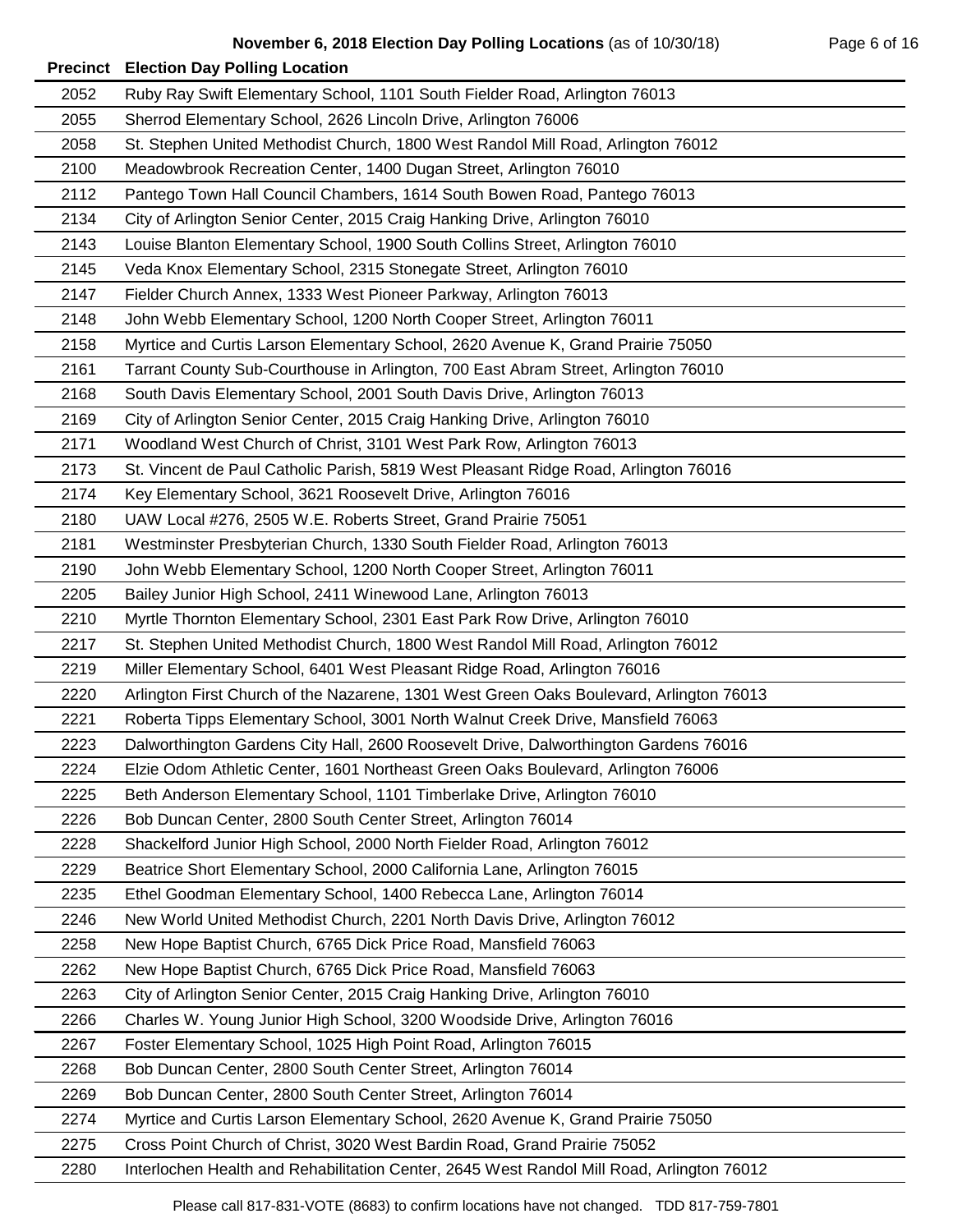| 2281 | Shepherd of Life Lutheran Church, 715 East Lamar Boulevard, Arlington 76011                        |
|------|----------------------------------------------------------------------------------------------------|
| 2299 | Louise Cabaniss Elementary School, 6080 Mirabella Boulevard, Grand Prairie 75052                   |
| 2302 | Atherton Elementary School, 2101 Overbrook Drive, Arlington 76014                                  |
| 2303 | Berta May Pope Elementary School, 901 Chestnut Drive, Arlington 76012                              |
| 2304 | The Church on Rush Creek, 2350 Southwest Green Oaks Boulevard, Arlington 76017                     |
| 2305 | Kennedale High School, 901 Wildcat Way, Kennedale 76060                                            |
| 2306 | Cliff Nelson Recreation Center, 4600 West Bardin Road, Arlington 76017                             |
| 2307 | T. A. Howard Middle School, 7501 Calender Road, Arlington 76001                                    |
| 2308 | Mansfield Sub-Courthouse, 1100 East Broad Street, Mansfield 76063                                  |
| 2309 | Prince of Peace Church, 1701 Martin Luther Drive, Arlington 76010                                  |
| 2310 | Center of Community Service Junior League of Arlington, 4002 West Pioneer Parkway, Arlington 76013 |
| 2313 | Jason B. Little Elementary School, 3721 Little Road, Arlington 76016                               |
| 2314 | Charles W. Young Junior High School, 3200 Woodside Drive, Arlington 76016                          |
| 2315 | Northeast Branch Library, 1905 Brown Boulevard, Arlington 76006                                    |
| 2316 | Northeast Branch Library, 1905 Brown Boulevard, Arlington 76006                                    |
| 2317 | Lamar High School, 1400 Lamar Boulevard West, Arlington 76012                                      |
| 2318 | Gunn Junior High School, 3000 South Fielder Road, Arlington 76015                                  |
| 2319 | Ruth Ditto Elementary School, 3001 Quail Lane, Arlington 76016                                     |
| 2320 | Ethel Goodman Elementary School, 1400 Rebecca Lane, Arlington 76014                                |
| 2341 | Odeal Pearcy Elementary School, 601 East Harris Road, Arlington 76002                              |
| 2349 | West Elementary School, 2911 Kingswood Boulevard, Grand Prairie 75052                              |
| 2353 | Southeast Branch Library, 900 Southeast Green Oaks Boulevard, Arlington 76018                      |
| 2354 | St. Andrews United Methodist Church, 2045 Southeast Green Oaks Boulevard, Arlington 76018          |
| 2355 | Linda Jobe Middle School, 2491 Gertie Barrett Road, Mansfield 76063                                |
| 2356 | The Church on Rush Creek, 2350 Southwest Green Oaks Boulevard, Arlington 76017                     |
| 2357 | Donna Shepard Intermediate School, 1280 FM Road 1187, Mansfield 76063                              |
| 2358 | Truett Boles Junior High School, 3900 Southwest Green Oaks Boulevard, Arlington 76017              |
| 2360 | Mansfield I.S.D. Sports Complex, 3700 East Broad Street, Mansfield 76063                           |
| 2379 | Louise Cabaniss Elementary School, 6080 Mirabella Boulevard, Grand Prairie 75052                   |
| 2381 | J. M. Farrell Elementary School, 3410 Paladium Drive, Grand Prairie 75052                          |
| 2383 | New Life Fellowship, 201 East Sublett Road, Arlington 76018                                        |
| 2393 | Ethel Goodman Elementary School, 1400 Rebecca Lane, Arlington 76014                                |
| 2401 | Fielder Church Annex, 1333 West Pioneer Parkway, Arlington 76013                                   |
| 2402 | UAW Local #276, 2505 W.E. Roberts Street, Grand Prairie 75051                                      |
| 2403 | Louise Blanton Elementary School, 1900 South Collins Street, Arlington 76010                       |
| 2405 | Odeal Pearcy Elementary School, 601 East Harris Road, Arlington 76002                              |
| 2411 | UAW Local #276, 2505 W.E. Roberts Street, Grand Prairie 75051                                      |
| 2413 | Beth Anderson Elementary School, 1101 Timberlake Drive, Arlington 76010                            |
| 2419 | Handley United Methodist Church, 2929 Forest Avenue, Fort Worth 76112                              |
| 2425 | Kennedale High School, 901 Wildcat Way, Kennedale 76060                                            |
| 2426 | J. L. Boren Elementary School, 1401 Country Club Drive, Mansfield 76063                            |
| 2428 | Beth Anderson Elementary School, 1101 Timberlake Drive, Arlington 76010                            |
| 2435 | Janet Brockett Elementary School, 810 Dove Meadows Drive, Arlington 76002                          |
| 2438 | Cross Point Church of Christ, 3020 West Bardin Road, Grand Prairie 75052                           |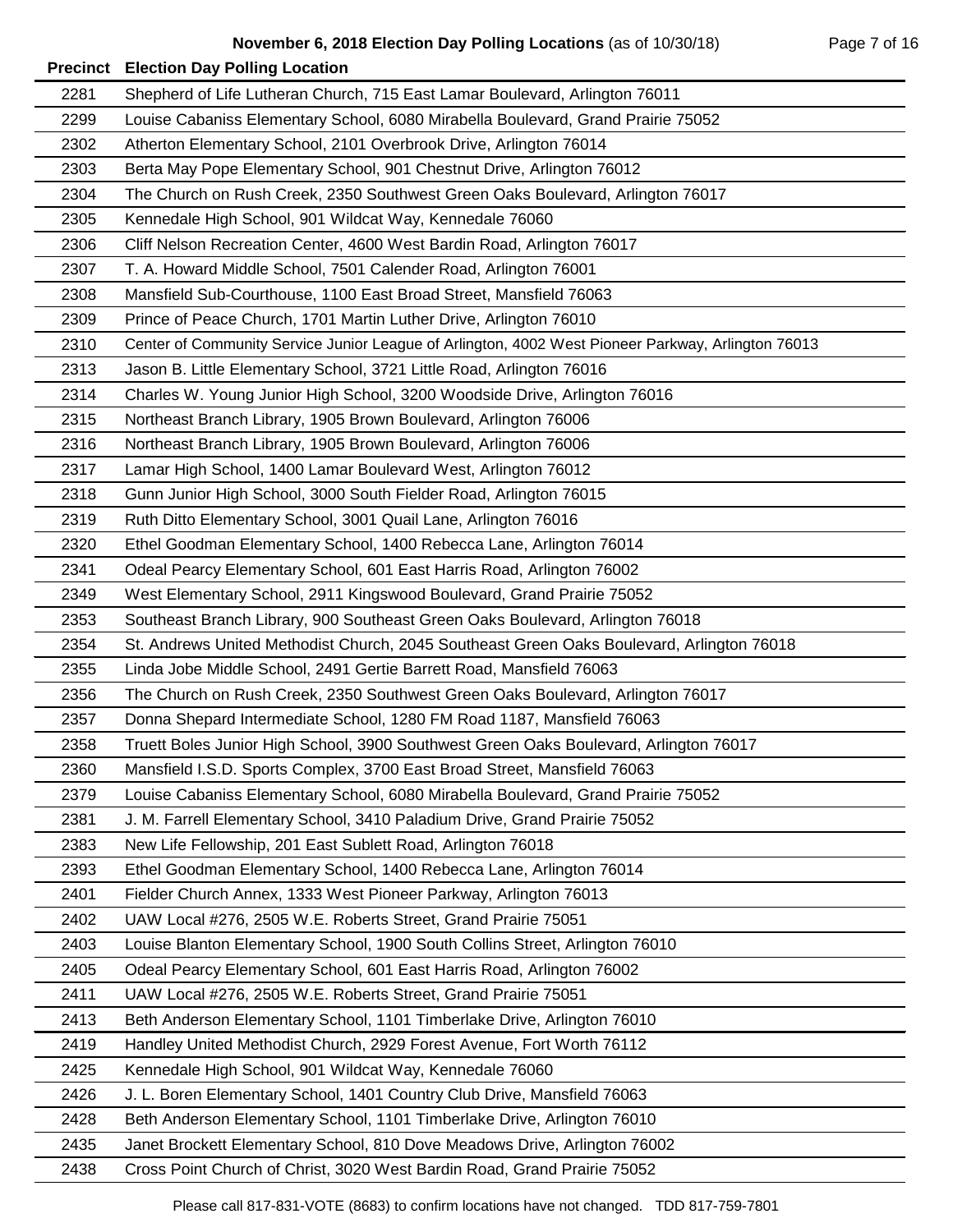| 2442 | Elzie Odom Athletic Center, 1601 Northeast Green Oaks Boulevard, Arlington 76006             |
|------|----------------------------------------------------------------------------------------------|
| 2448 | Southeast Branch Library, 900 Southeast Green Oaks Boulevard, Arlington 76018                |
| 2449 | St. Andrews United Methodist Church, 2045 Southeast Green Oaks Boulevard, Arlington 76018    |
| 2450 | Alpha International Seventh-day Adventist Church, 6000 South Collins Street, Arlington 76018 |
| 2451 | Fielder Church Annex, 1333 West Pioneer Parkway, Arlington 76013                             |
| 2453 | Anna May Daulton Elementary School, 2607 North Grand Peninsula Drive, Grand Prairie 75054    |
| 2461 | Atherton Elementary School, 2101 Overbrook Drive, Arlington 76014                            |
| 2462 | Kenneth Davis Elementary School, 900 Eden Road, Arlington 76001                              |
| 2464 | Ruth Ditto Elementary School, 3001 Quail Lane, Arlington 76016                               |
| 2466 | Cross Point Church of Christ, 3020 West Bardin Road, Grand Prairie 75052                     |
| 2467 | Shepherd of Life Lutheran Church, 715 East Lamar Boulevard, Arlington 76011                  |
| 2468 | Charles W. Young Junior High School, 3200 Woodside Drive, Arlington 76016                    |
| 2474 | Kennedale Community Center, 316 West 3rd Street, Kennedale 76060                             |
| 2484 | J. M. Farrell Elementary School, 3410 Paladium Drive, Grand Prairie 75052                    |
| 2488 | West Elementary School, 2911 Kingswood Boulevard, Grand Prairie 75052                        |
| 2505 | Southwest Branch Library, 3311 Southwest Green Oaks Boulevard, Arlington 76017               |
| 2506 | Truett Boles Junior High School, 3900 Southwest Green Oaks Boulevard, Arlington 76017        |
| 2513 | South Davis Elementary School, 2001 South Davis Drive, Arlington 76013                       |
| 2519 | City of Arlington South Service Center, 1100 Southwest Green Oaks Boulevard, Arlington 76017 |
| 2520 | Pleasant Ridge Church of Christ, 6102 West Pleasant Ridge Road, Arlington 76016              |
| 2521 | Cliff Nelson Recreation Center, 4600 West Bardin Road, Arlington 76017                       |
| 2522 | R. F. Patterson Elementary School, 6621 Kelly Elliott Road, Arlington 76001                  |
| 2523 | St. Andrews United Methodist Church, 2045 Southeast Green Oaks Boulevard, Arlington 76018    |
| 2524 | J. L. Boren Elementary School, 1401 Country Club Drive, Mansfield 76063                      |
| 2525 | D. P. Morris Elementary School, 7900 Tin Cup Drive, Arlington 76001                          |
| 2535 | T. A. Howard Middle School, 7501 Calender Road, Arlington 76001                              |
| 2536 | Dora E. Nichols Junior High School, 2201 Ascension Boulevard, Arlington 76006                |
| 2537 | Dora E. Nichols Junior High School, 2201 Ascension Boulevard, Arlington 76006                |
| 2541 | Odeal Pearcy Elementary School, 601 East Harris Road, Arlington 76002                        |
| 2546 | Myrtice and Curtis Larson Elementary School, 2620 Avenue K, Grand Prairie 75050              |
| 2548 | Brooks Wester Middle School, 1520 North Walnut Creek, Mansfield 76063                        |
| 2553 | Grace Community Church, 801 West Bardin Road, Arlington 76017                                |
| 2556 | St. Vincent de Paul Catholic Parish, 5819 West Pleasant Ridge Road, Arlington 76016          |
| 2557 | Janet Brockett Elementary School, 810 Dove Meadows Drive, Arlington 76002                    |
| 2561 | Myrtice and Curtis Larson Elementary School, 2620 Avenue K, Grand Prairie 75050              |
| 2569 | City of Arlington Senior Center, 2015 Craig Hanking Drive, Arlington 76010                   |
| 2571 | Dora E. Nichols Junior High School, 2201 Ascension Boulevard, Arlington 76006                |
| 2581 | Kenneth Davis Elementary School, 900 Eden Road, Arlington 76001                              |
| 2600 | W. M. Green Elementary School, 4612 David Strickland Road, Fort Worth 76119                  |
| 2601 | W. M. Green Elementary School, 4612 David Strickland Road, Fort Worth 76119                  |
| 2606 | Berta May Pope Elementary School, 901 Chestnut Drive, Arlington 76012                        |
| 2609 | St. Vincent de Paul Catholic Parish, 5819 West Pleasant Ridge Road, Arlington 76016          |
| 2612 | Mansfield I.S.D. Sports Complex, 3700 East Broad Street, Mansfield 76063                     |
| 2613 | Timberview High School, 7700 South Watson Road, Arlington 76002                              |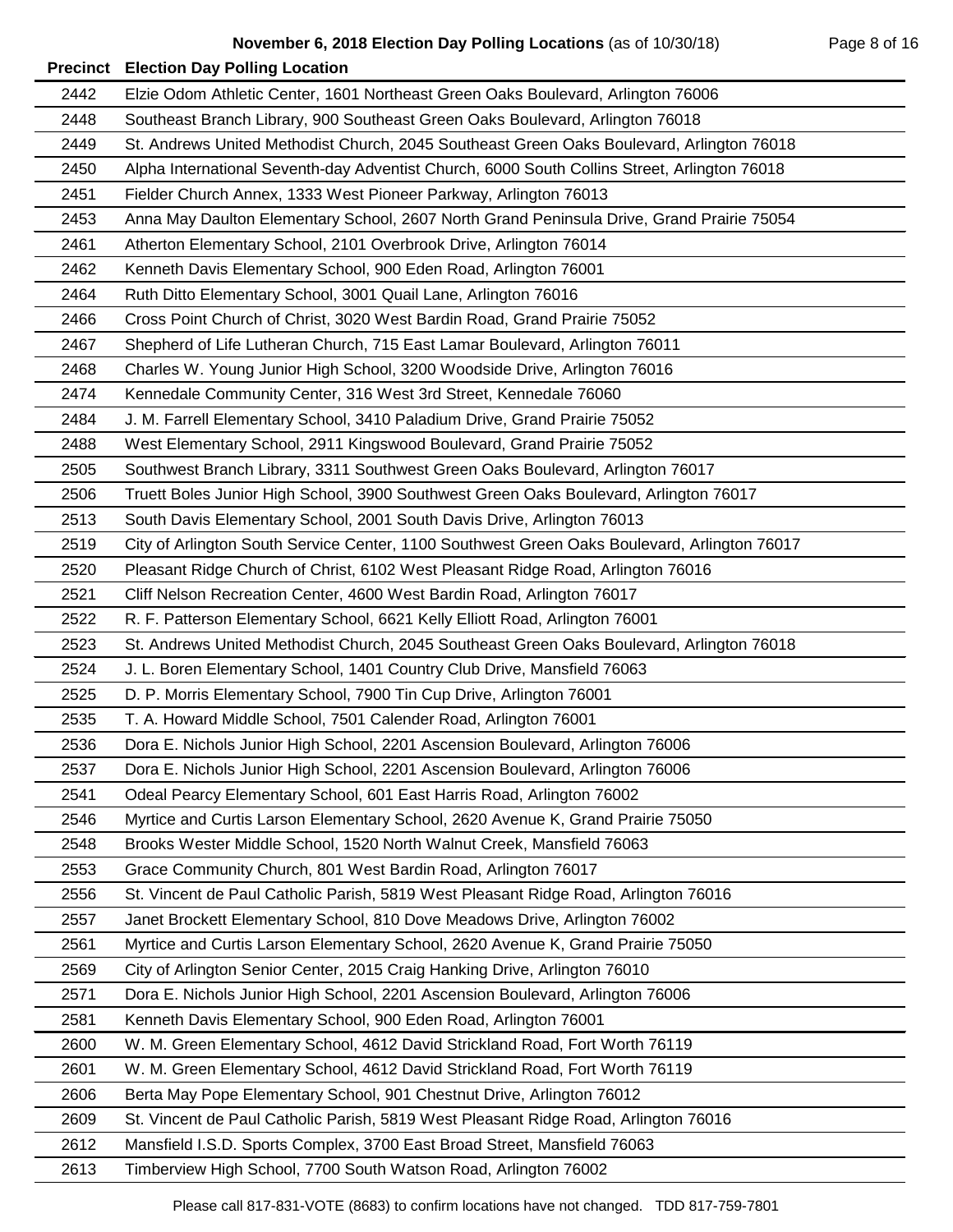| 2614 | Mansfield I.S.D. Sports Complex, 3700 East Broad Street, Mansfield 76063                  |
|------|-------------------------------------------------------------------------------------------|
| 2616 | Myrtice and Curtis Larson Elementary School, 2620 Avenue K, Grand Prairie 75050           |
| 2618 | Mansfield I.S.D. Sports Complex, 3700 East Broad Street, Mansfield 76063                  |
| 2635 | MISD Student Nutrition Department, 1151 Mansfield Webb Road, Arlington 76002              |
| 2636 | Brooks Wester Middle School, 1520 North Walnut Creek, Mansfield 76063                     |
| 2643 | Mansfield I.S.D. Sports Complex, 3700 East Broad Street, Mansfield 76063                  |
| 2644 | Anna May Daulton Elementary School, 2607 North Grand Peninsula Drive, Grand Prairie 75054 |
| 2645 | Martha Reid Elementary School, 500 Country Club Drive, Arlington 76002                    |
| 2655 | John Webb Elementary School, 1200 North Cooper Street, Arlington 76011                    |
| 2656 | John Webb Elementary School, 1200 North Cooper Street, Arlington 76011                    |
| 2657 | John Webb Elementary School, 1200 North Cooper Street, Arlington 76011                    |
| 2658 | Bob Duncan Center, 2800 South Center Street, Arlington 76014                              |
| 2659 | Ethel Goodman Elementary School, 1400 Rebecca Lane, Arlington 76014                       |
| 2660 | Prince of Peace Church, 1701 Martin Luther Drive, Arlington 76010                         |
| 2670 | W. R. Wimbish Elementary School, 1601 Wright Street, Arlington 76012                      |
| 2673 | Veda Knox Elementary School, 2315 Stonegate Street, Arlington 76010                       |
| 2675 | Atherton Elementary School, 2101 Overbrook Drive, Arlington 76014                         |
| 2680 | UAW Local #276, 2505 W.E. Roberts Street, Grand Prairie 75051                             |
| 2681 | Myrtice and Curtis Larson Elementary School, 2620 Avenue K, Grand Prairie 75050           |
| 2697 | Mansfield I.S.D. Sports Complex, 3700 East Broad Street, Mansfield 76063                  |
| 2699 | Anna May Daulton Elementary School, 2607 North Grand Peninsula Drive, Grand Prairie 75054 |
| 3032 | Hurst Public Library, 901 Precinct Line Road, Hurst 76053                                 |
| 3035 | First Presbyterian Church Grapevine, 1002 North Park Boulevard, Grapevine 76051           |
| 3036 | Euless Public Library, 201 North Ector Drive, Euless 76039                                |
| 3037 | Shady Brook Elementary School, 2601 Shady Brook Drive, Bedford 76021                      |
| 3038 | Timberline Elementary School, 3220 Timberline Drive, Grapevine 76051                      |
| 3039 | Lonesome Dove Church, 2380 Lonesome Dove Road, Southlake 76092                            |
| 3040 | Keller Church of Christ, 205 South Elm Street, Keller 76248                               |
| 3041 | Davis Memorial United Methodist Church, 5301 Davis Boulevard, North Richland Hills 76180  |
| 3043 | Haslet Community Center, 105 Main Street, Haslet 76052                                    |
| 3049 | Green Valley Elementary School, 7900 Smithfield Road, North Richland Hills 76182          |
| 3054 | New Hope Lutheran Church, 2105 Willis Lane, Keller 76248                                  |
| 3063 | North Ridge Elementary School, 7331 Holiday Lane, North Richland Hills 76182              |
| 3072 | New Hope Lutheran Church, 2105 Willis Lane, Keller 76248                                  |
| 3114 | The REC of Grapevine, 1175 Municipal Way, Grapevine 76051                                 |
| 3131 | Richland Middle School, 7400 Hovenkamp Avenue, Richland Hills 76118                       |
| 3139 | Hurst Christian Church, 745 Brown Trail, Hurst 76053                                      |
| 3140 | Dan Echols Center, 6801 Glenview Drive, North Richland Hills 76180                        |
| 3152 | Haslet Community Center, 105 Main Street, Haslet 76052                                    |
| 3156 | First Baptist Church of Hurst, 1801 Norwood Drive, Hurst 76054                            |
| 3157 | Stonegate Elementary School, 900 Bedford Road East, Bedford 76022                         |
| 3160 | South Euless Baptist Church, 1000 Simmons Drive, Euless 76040                             |
| 3164 | Richland Hills Public Library, 6724 Rena Drive, Richland Hills 76118                      |
| 3166 | North Pointe Baptist Church of Hurst, 147 East Hurst Boulevard, Hurst 76053               |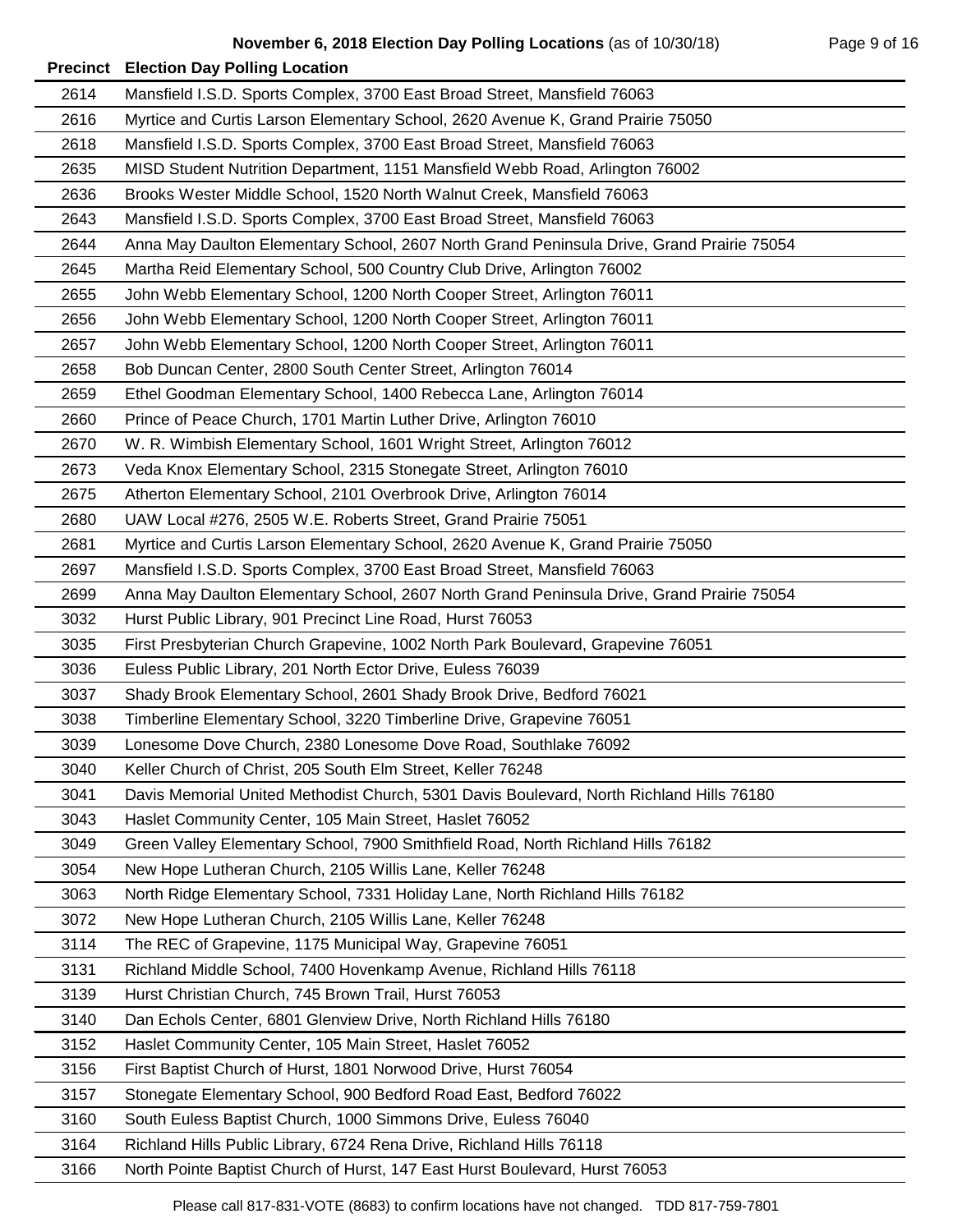|      | <b>Precinct Election Day Polling Location</b>                                                           |
|------|---------------------------------------------------------------------------------------------------------|
| 3172 | St. Andrew Lutheran Church, 504 West Bedford Euless Road, Hurst 76053                                   |
| 3176 | Hurst Public Library, 901 Precinct Line Road, Hurst 76053                                               |
| 3177 | Fine Arts Athletic Complex, 9200 Mid Cities Boulevard, North Richland Hills 76180                       |
| 3183 | Calvary Baptist Church, 304 Calvary Drive, Euless 76040                                                 |
| 3185 | Haslet Community Center, 105 Main Street, Haslet 76052                                                  |
| 3187 | Northside Church of the Nazarene, 6750 Denton Highway, Watauga 76148                                    |
| 3192 | Heritage Baptist Church, 1200 FM 156 South, Haslet 76052                                                |
| 3193 | First Baptist Church Colleyville, 5300 Colleyville Boulevard, Colleyville 76034                         |
| 3194 | First Baptist Church of Watauga, 6124 Plum Street, Watauga 76148                                        |
| 3196 | Northeast Courthouse, 645 Grapevine Highway, Hurst 76054                                                |
| 3200 | Bedford Boys Ranch, 2801 Forest Ridge Drive, Bedford 76021                                              |
| 3209 | Green Valley Elementary School, 7900 Smithfield Road, North Richland Hills 76182                        |
| 3212 | Central Baptist Church of Bedford, 1120 Central Drive, Bedford 76022                                    |
| 3213 | Hurst Recreation Center, 700 Mary Drive, Hurst 76053                                                    |
| 3214 | Davis Memorial United Methodist Church, 5301 Davis Boulevard, North Richland Hills 76180                |
| 3215 | St. Paul Presbyterian Church, 4517 Rufe Snow Drive, North Richland Hills 76180                          |
| 3216 | Bear Creek Elementary School, 401 Bear Creek Drive, Euless 76039                                        |
| 3240 | Independence Elementary School, 11773 Bray Birch Lane, Fort Worth 76244                                 |
| 3247 | Central Junior High School, 3191 West Pipeline Road, Euless 76040                                       |
| 3248 | Shady Grove Baptist Church, 6649 Precinct Line Road, North Richland Hills 76182                         |
| 3249 | Concordia Lutheran Church, 3705 Harwood Road, Bedford 76021                                             |
| 3254 | Pat May Center, 1849-B Central Drive, Bedford 76022                                                     |
| 3260 | Airport Area YMCA, 3524 Central Drive, Bedford 76021                                                    |
| 3282 | St. Andrew Lutheran Church, 504 West Bedford Euless Road, Hurst 76053                                   |
| 3283 | Airport Area YMCA, 3524 Central Drive, Bedford 76021                                                    |
| 3286 | Trophy Club Town Hall, 1 Trophy Wood Drive, Trophy Club 76262                                           |
| 3287 | Watauga City Hall, 7105 Whitley Road, Watauga 76148                                                     |
| 3289 | The 26 Wellness Center - North Richland Hills Baptist Church, 6955 Boulevard 26, N Richland Hills 76180 |
| 3321 | St. Francis Catholic Church, 861 Wildwood Lane, Grapevine 76051                                         |
| 3322 | Concordia Lutheran Church, 3705 Harwood Road, Bedford 76021                                             |
| 3323 | First Baptist Church Colleyville, 5300 Colleyville Boulevard, Colleyville 76034                         |
| 3324 | College Hill Church of Christ, 7447 North College Circle, North Richland Hills 76180                    |
| 3325 | Baker Boulevard Church of Christ, 7139 Baker Boulevard, Richland Hills 76118                            |
| 3326 | Ashwood Court, 7501 Glenview Drive, North Richland Hills 76180                                          |
| 3327 | Pat May Center, 1849-B Central Drive, Bedford 76022                                                     |
| 3329 | South Euless Elementary School, 605 South Main Street, Euless 76040                                     |
| 3330 | Colleyville Assembly of God Church, 4309 Colleyville Boulevard, Colleyville 76034                       |
| 3331 | The Church of Jesus Christ of Latter-Day Saints, 500 West McDonwell School Road, Colleyville 76034      |
| 3332 | Watauga Middle School, 6300 Maurie Drive, Watauga 76148                                                 |
| 3333 | North Richland Hills Public Library, 9015 Grand Avenue, North Richland Hills 76180                      |
| 3334 | First Baptist Church of Bedford, 2045 Bedford Road, Bedford 76021                                       |
| 3335 | Lakewood Elementary School, 1600 Donley Drive, Euless 76039                                             |
| 3336 | New Life Family Church, 601 East Airport Freeway, Euless 76039                                          |
| 3359 | Carroll Senior High School, 1501 West Southlake Boulevard, Southlake 76092                              |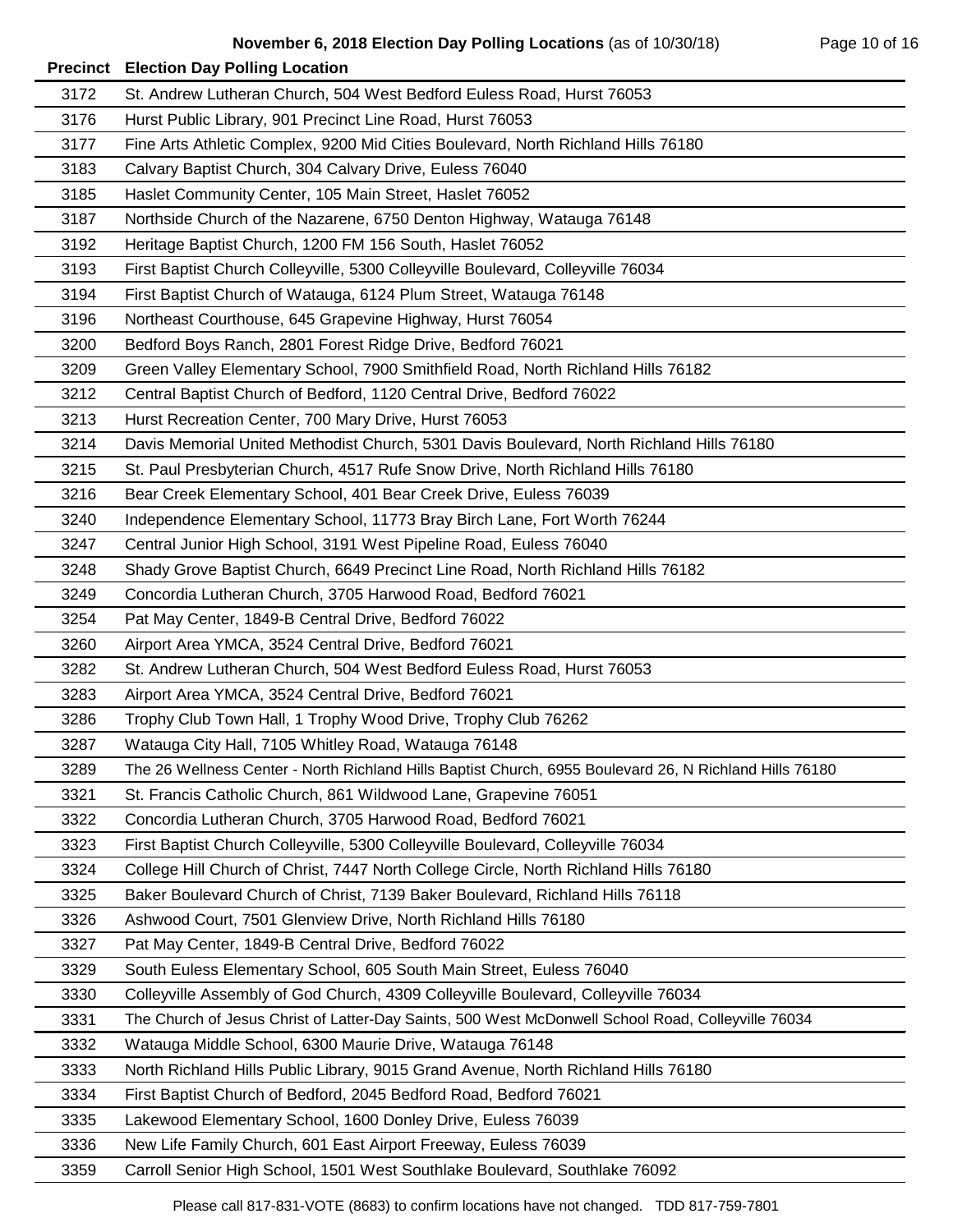## **November 6, 2018 Election Day Polling Locations** (as of 10/30/18) Page 11 of 16

|      | <b>Precinct Election Day Polling Location</b>                                                   |
|------|-------------------------------------------------------------------------------------------------|
| 3361 | St. Francis Catholic Church, 861 Wildwood Lane, Grapevine 76051                                 |
| 3363 | Heritage Baptist Church, 1200 FM 156 South, Haslet 76052                                        |
| 3364 | St. Paul Presbyterian Church, 4517 Rufe Snow Drive, North Richland Hills 76180                  |
| 3365 | Westwind Church, 1300 Sarah Brooks Drive, Keller 76248                                          |
| 3367 | North Ridge Elementary School, 7331 Holiday Lane, North Richland Hills 76182                    |
| 3368 | Bedford Junior High School, 325 Carolyn Drive, Bedford 76021                                    |
| 3372 | The Villages of Woodland Springs Amenity Building, 12209 Timberland Boulevard, Fort Worth 76244 |
| 3384 | Dove Elementary School, 1932 Dove Road, Grapevine 76051                                         |
| 3385 | Meadowood Assisted Living & Memory Care at the Vineyards, 4545 Merlot Avenue, Grapevine 76051   |
| 3386 | First United Methodist Church of Keller, 1025 Johnson Road, Keller 76248                        |
| 3387 | North Ridge Elementary School, 7331 Holiday Lane, North Richland Hills 76182                    |
| 3389 | Life Connection Church, 208 Nutmeg Lane, Euless 76039                                           |
| 3390 | Covenant Church, 3508 Glade Road, Colleyville 76034                                             |
| 3391 | United Memorial Christian Church, 1401 North Main Street, Euless 76039                          |
| 3392 | St. Martin in-the-Fields Episcopal Church, 223 South Pearson Lane, Keller 76248                 |
| 3396 | Grapevine Elementary School, 1801 Hall-Johnson Road, Grapevine 76051                            |
| 3398 | Northside Church of the Nazarene, 6750 Denton Highway, Watauga 76148                            |
| 3406 | Richland Hills Public Library, 6724 Rena Drive, Richland Hills 76118                            |
| 3409 | North Pointe Baptist Church of Hurst, 147 East Hurst Boulevard, Hurst 76053                     |
| 3417 | The Villages of Woodland Springs Amenity Building, 12209 Timberland Boulevard, Fort Worth 76244 |
| 3421 | First Baptist Church Colleyville, 5300 Colleyville Boulevard, Colleyville 76034                 |
| 3422 | Ridgeview Elementary School, 1601 Marshall Ridge Parkway, Keller 76248                          |
| 3433 | Shady Grove Baptist Church, 6649 Precinct Line Road, North Richland Hills 76182                 |
| 3443 | Concordia Lutheran Church, 3705 Harwood Road, Bedford 76021                                     |
| 3446 | South Euless Elementary School, 605 South Main Street, Euless 76040                             |
| 3447 | Green Valley Elementary School, 7900 Smithfield Road, North Richland Hills 76182                |
| 3465 | The Met Church, 11301 Old Denton Road, Fort Worth 76244                                         |
| 3469 | Dancing River Assisted Living Center, 3735 Ira E. Woods Avenue, Grapevine 76051                 |
| 3470 | Southlake Town Hall, 1400 Main Street, Southlake 76092                                          |
| 3471 | Westwind Church, 1300 Sarah Brooks Drive, Keller 76248                                          |
| 3486 | Independence Elementary School, 11773 Bray Birch Lane, Fort Worth 76244                         |
| 3500 | Trophy Club Town Hall, 1 Trophy Wood Drive, Trophy Club 76262                                   |
| 3502 | The Carlye at Stonebridge Park, 170 Stonebridge Lane, Southlake 76092                           |
| 3507 | North Park Baptist Church, 7025 Mid Cities Boulevard, North Richland Hills 76182                |
| 3509 | Watauga Community Center, 7901 Indian Springs Road, Watauga 76148                               |
| 3510 | Colleyville Assembly of God Church, 4309 Colleyville Boulevard, Colleyville 76034               |
| 3511 | United Memorial Christian Church, 1401 North Main Street, Euless 76039                          |
| 3516 | Airport Area YMCA, 3524 Central Drive, Bedford 76021                                            |
| 3517 | Pat May Center, 1849-B Central Drive, Bedford 76022                                             |
| 3526 | Southlake Town Hall, 1400 Main Street, Southlake 76092                                          |
| 3527 | Wellspring Church, 7300 Smithfield Road, North Richland Hills 76182                             |
| 3529 | New Day Church, 101 East Highland Street, Southlake 76092                                       |
| 3530 | Meadowood Assisted Living & Memory Care at the Vineyards, 4545 Merlot Avenue, Grapevine 76051   |
| 3538 | Carroll Senior High School, 1501 West Southlake Boulevard, Southlake 76092                      |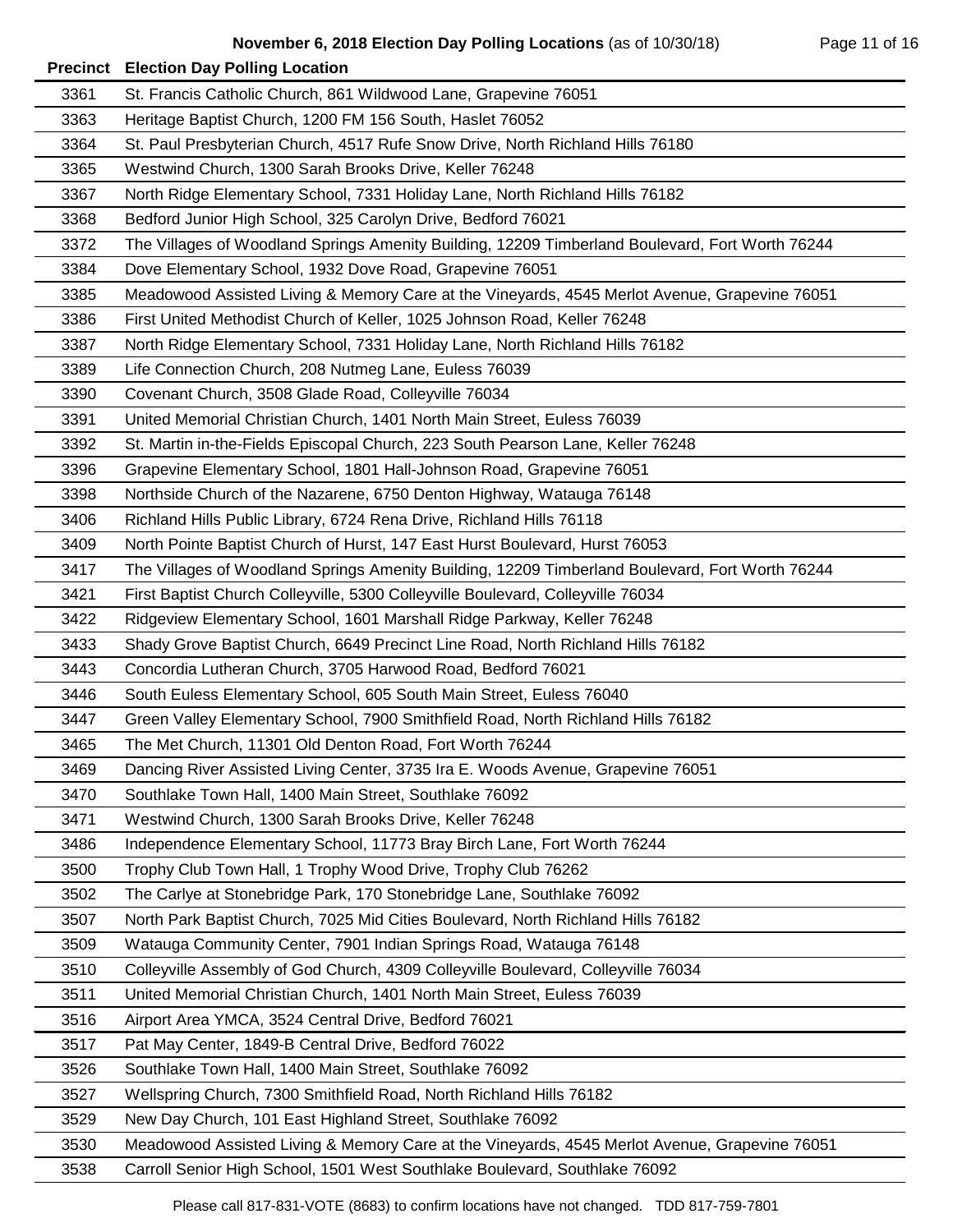## **November 6, 2018 Election Day Polling Locations** (as of 10/30/18) Page 12 of 16

|      | <b>Precinct Election Day Polling Location</b>                                                   |
|------|-------------------------------------------------------------------------------------------------|
| 3539 | Bedford Junior High School, 325 Carolyn Drive, Bedford 76021                                    |
| 3542 | First Presbyterian Church Grapevine, 1002 North Park Boulevard, Grapevine 76051                 |
| 3545 | New Day Church, 101 East Highland Street, Southlake 76092                                       |
| 3552 | Northpark YMCA, 9100 North Beach Street, Fort Worth 76244                                       |
| 3554 | Bear Creek Bible Church, 1555 North Tarrant Parkway, Keller 76248                               |
| 3558 | Southlake Town Hall, 1400 Main Street, Southlake 76092                                          |
| 3560 | St. John Missionary Baptist Church, 3324 House Anderson Road, Euless 76040                      |
| 3562 | Bedford Junior High School, 325 Carolyn Drive, Bedford 76021                                    |
| 3566 | Grapevine Elementary School, 1801 Hall-Johnson Road, Grapevine 76051                            |
| 3567 | Heritage Baptist Church, 1200 FM 156 South, Haslet 76052                                        |
| 3570 | Lone Star Elementary School, 4647 Shiver Road, Fort Worth 76244                                 |
| 3574 | Covenant Church, 3508 Glade Road, Colleyville 76034                                             |
| 3575 | Hurst Public Library, 901 Precinct Line Road, Hurst 76053                                       |
| 3579 | The Carlye at Stonebridge Park, 170 Stonebridge Lane, Southlake 76092                           |
| 3580 | Westwind Church, 1300 Sarah Brooks Drive, Keller 76248                                          |
| 3582 | Shady Grove Baptist Church, 6649 Precinct Line Road, North Richland Hills 76182                 |
| 3583 | Shady Grove Baptist Church, 6649 Precinct Line Road, North Richland Hills 76182                 |
| 3584 | Fine Arts Athletic Complex, 9200 Mid Cities Boulevard, North Richland Hills 76180               |
| 3585 | Northeast Courthouse, 645 Grapevine Highway, Hurst 76054                                        |
| 3590 | North Pointe Baptist Church of Hurst, 147 East Hurst Boulevard, Hurst 76053                     |
| 3624 | St. Martin in-the-Fields Episcopal Church, 223 South Pearson Lane, Keller 76248                 |
| 3626 | St. Martin in-the-Fields Episcopal Church, 223 South Pearson Lane, Keller 76248                 |
| 3637 | Light of the World Church, 8750 North Riverside Drive, Keller 76248                             |
| 3646 | John M. Tidwell Middle School, 3937 Haslet-Roanoke Road, Fort Worth 76262                       |
| 3647 | The Met Church, 11301 Old Denton Road, Fort Worth 76244                                         |
| 3648 | Woodland Springs Elementary School, 12120 Woodland Springs Drive, Fort Worth 76244              |
| 3653 | St. John Missionary Baptist Church, 3324 House Anderson Road, Euless 76040                      |
| 3654 | St. John Missionary Baptist Church, 3324 House Anderson Road, Euless 76040                      |
| 3661 | Hurst Public Library, 901 Precinct Line Road, Hurst 76053                                       |
| 3662 | First Baptist Church Colleyville, 5300 Colleyville Boulevard, Colleyville 76034                 |
| 3663 | Shady Grove Baptist Church, 6649 Precinct Line Road, North Richland Hills 76182                 |
| 3664 | St. Andrew Lutheran Church, 504 West Bedford Euless Road, Hurst 76053                           |
| 3665 | St. Andrew Lutheran Church, 504 West Bedford Euless Road, Hurst 76053                           |
| 3667 | Watauga Middle School, 6300 Maurie Drive, Watauga 76148                                         |
| 3668 | St. Martin in-the-Fields Episcopal Church, 223 South Pearson Lane, Keller 76248                 |
| 3669 | Bedford Junior High School, 325 Carolyn Drive, Bedford 76021                                    |
| 3671 | Keller Church of Christ, 205 South Elm Street, Keller 76248                                     |
| 3695 | Northpark YMCA, 9100 North Beach Street, Fort Worth 76244                                       |
| 3696 | The Villages of Woodland Springs Amenity Building, 12209 Timberland Boulevard, Fort Worth 76244 |
| 3698 | Light of the World Church, 8750 North Riverside Drive, Keller 76248                             |
| 3700 | Haslet Community Center, 105 Main Street, Haslet 76052                                          |
| 4006 | Van Zandt-Guinn Elementary School, 600 Kentucky Avenue, Fort Worth 76104                        |
| 4016 | South Hi Mount Elementary School, 4101 Birchman Avenue, Fort Worth 76107                        |
| 4017 | Azle Avenue Baptist Church, 2901 Azle Avenue, Fort Worth 76106                                  |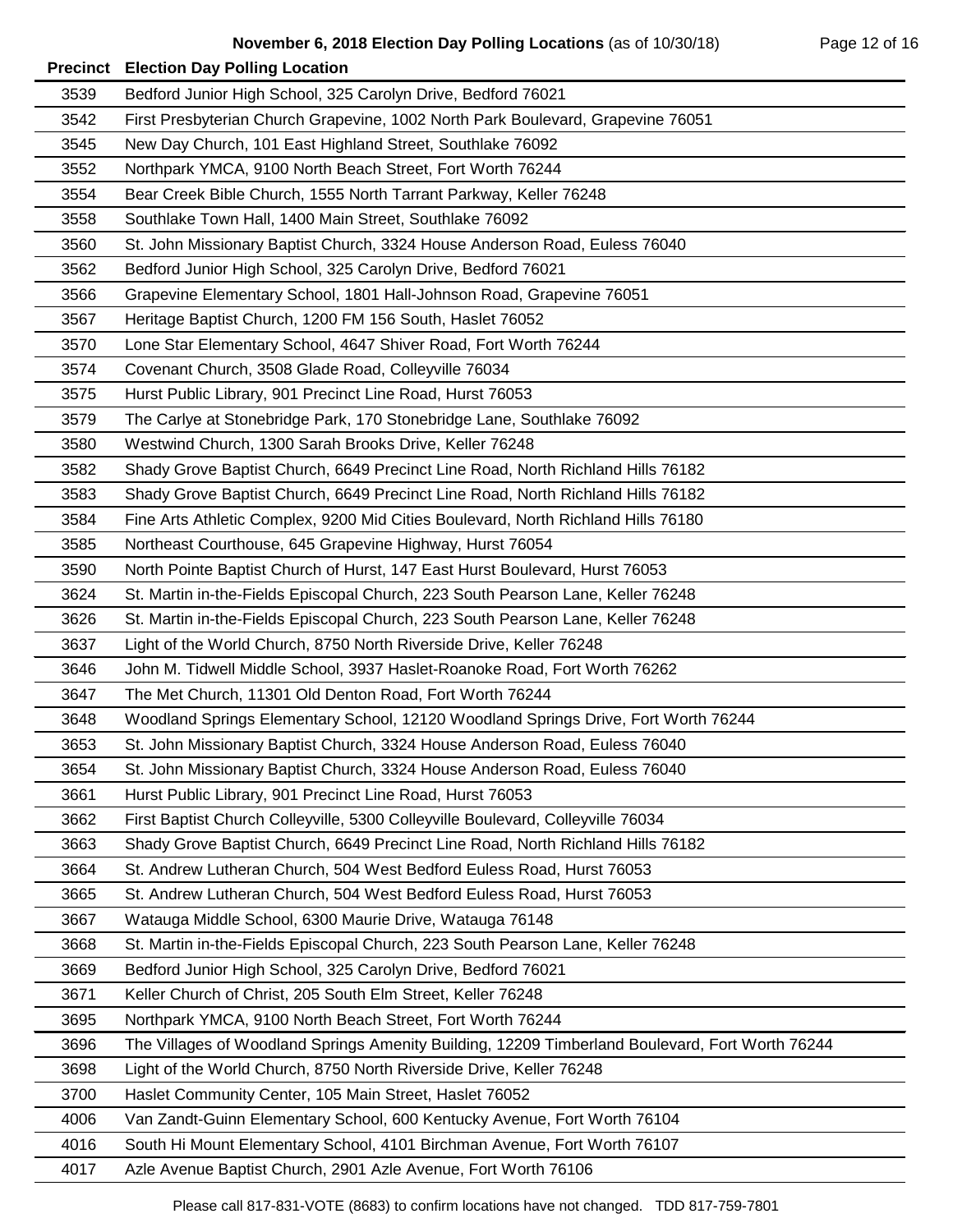## **November 6, 2018 Election Day Polling Locations** (as of 10/30/18) Page 13 of 16

|      | <b>Precinct Election Day Polling Location</b>                                       |
|------|-------------------------------------------------------------------------------------|
| 4018 | City of Saginaw Senior Citizen Center, 405 South Belmont Street, Saginaw 76179      |
| 4020 | White Settlement Public Library, 8215 White Settlement Road, White Settlement 76108 |
| 4042 | Landmark Baptist Church, 1909 Thomas Road, Haltom City 76117                        |
| 4044 | Eagle Mountain Fire Hall 1, 9500 Live Oak Lane, Saginaw 76179                       |
| 4045 | Eagle Mountain Fire Hall 1, 9500 Live Oak Lane, Saginaw 76179                       |
| 4046 | B. J. Clark Annex, 603 Southeast Parkway, Azle 76020                                |
| 4047 | Azle ISD Instructional Support Center, 483 Sandy Beach Road, Suite C, Azle 76020    |
| 4048 | M. G. Ellis Early Childhood School, 215 Northeast 14th Street, Fort Worth 76164     |
| 4050 | Northside Family Resource Center, 2011 Prospect Avenue, Fort Worth 76164            |
| 4051 | M. G. Ellis Early Childhood School, 215 Northeast 14th Street, Fort Worth 76164     |
| 4053 | Legacy Baptist Church, 5500 Boat Club Road, Fort Worth 76135                        |
| 4057 | Trinity Terrace, 1600 Texas Street, Fort Worth 76102                                |
| 4060 | De Zavala Elementary School, 1419 College Avenue, Fort Worth 76104                  |
| 4065 | Lakeside Church of God, 9396 Confederate Park Road, Lakeside 76135                  |
| 4067 | All Saints Catholic Church Parish Hall, 200 Northwest 20th Street, Fort Worth 76164 |
| 4068 | Northside Family Resource Center, 2011 Prospect Avenue, Fort Worth 76164            |
| 4069 | Church of the Holy Apostles, 3900 Longvue Avenue, Fort Worth 76126                  |
| 4070 | Southwest YMCA, 4750 Barwick Drive, Fort Worth 76132                                |
| 4073 | Azle Avenue Baptist Church, 2901 Azle Avenue, Fort Worth 76106                      |
| 4077 | E. M. Daggett Elementary School, 958 Page Avenue, Fort Worth 76110                  |
| 4086 | Connell Baptist Church, 4736 Bryce Avenue, Fort Worth 76107                         |
| 4087 | Northside Family Resource Center, 2011 Prospect Avenue, Fort Worth 76164            |
| 4091 | Sheriff's Office North Patrol Division, 6651 Lake Worth Boulevard, Lake Worth 76135 |
| 4092 | Northside Family Resource Center, 2011 Prospect Avenue, Fort Worth 76164            |
| 4093 | Diamond Hill Community Center, 1701 Northeast 36th Street, Fort Worth 76106         |
| 4096 | E. M. Daggett Elementary School, 958 Page Avenue, Fort Worth 76110                  |
| 4097 | George C. Clarke Elementary School, 3300 South Henderson Street, Fort Worth 76110   |
| 4101 | Knights of Columbus, 3809 Yucca Avenue, Fort Worth 76111                            |
| 4102 | Moose Lodge 1889 Haltom City, 5001 Bernice Street, Haltom City 76117                |
| 4107 | Worth Heights Community Center, 3551 New York Avenue, Fort Worth 76110              |
| 4110 | Northside Community Center, 1100 Northwest 18th Street, Fort Worth 76164            |
| 4113 | Faith, Hope and Love Ministries, 6154 Meandering Road, Fort Worth 76114             |
| 4115 | Westover Hills Town Hall, 5824 Merrymount Road, Westover Hills 76107                |
| 4116 | North Hi Mount Elementary School, 3801 West 7th Street, Fort Worth 76107            |
| 4118 | Harvest United Methodist Church, 6036 Locke Avenue, Fort Worth 76116                |
| 4121 | River Oaks United Methodist Church, 4800 Ohio Garden Road, River Oaks 76114         |
| 4122 | Azle Avenue Baptist Church, 2901 Azle Avenue, Fort Worth 76106                      |
| 4123 | Diamond Hill/Jarvis Branch Library, 1300 Northeast 35th Street, Fort Worth 76106    |
| 4124 | Calvary Cathedral, 1701 Oakhurst Scenic Drive, Fort Worth 76111                     |
| 4125 | Trinity Baptist Church, 620 Churchill Road, Fort Worth 76114                        |
| 4128 | Splash Dayz, 8905 Clifford Street, White Settlement 76108                           |
| 4129 | Agape Baptist Church, 3900 Southwest Boulevard, Fort Worth 76116                    |
| 4130 | Congregation Ahavath Sholom, 4050 South Hulen Street, Fort Worth 76109              |
| 4135 | Western Hills Church of Christ, 8800 Chapin Road, Fort Worth 76116                  |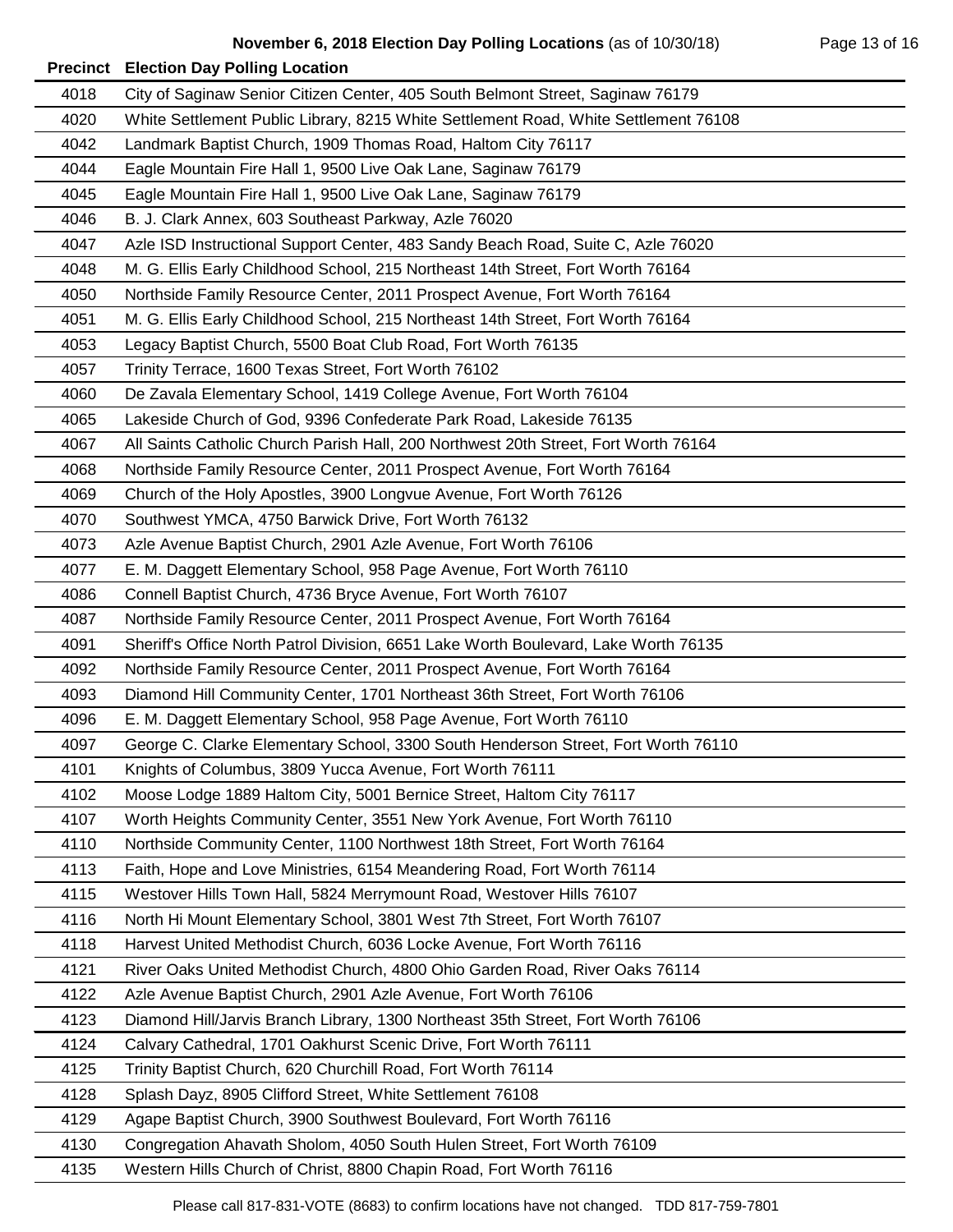|      | <b>Precinct Election Day Polling Location</b>                                       |
|------|-------------------------------------------------------------------------------------|
| 4136 | Agape Baptist Church, 3900 Southwest Boulevard, Fort Worth 76116                    |
| 4137 | Jo Kelly School, 201 North Bailey Avenue, Fort Worth 76107                          |
| 4138 | Sansom Park City Hall, 5705 Azle Avenue, Sansom Park 76114                          |
| 4141 | Haltom City Public Library, 4809 Haltom Road, Haltom City 76117                     |
| 4144 | Westworth Village City Hall, 311 Burton Hill Road, Westworth Village 76114          |
| 4155 | Grace Fellowship Baptist Church, 3801 McCart Avenue, Fort Worth 76110               |
| 4159 | Haltom City Northeast Center, 3201 Friendly Lane, Haltom City 76117                 |
| 4162 | Riverside Applied Learning Center, 3600 Fossil Drive, Fort Worth 76111              |
| 4163 | Southcliff Baptist Church, 4100 Southwest Loop 820, Fort Worth 76109                |
| 4178 | Ridgmar Medical Lodge, 6600 Lands End Court, Fort Worth 76116                       |
| 4179 | R. D. Evans Community Center, 3242 Lackland Road, Fort Worth 76116                  |
| 4182 | Tanglewood Elementary School, 3060 Overton Park Drive West, Fort Worth 76109        |
| 4191 | First Baptist Church of Watauga, 6124 Plum Street, Watauga 76148                    |
| 4195 | Richard J. Wilson Elementary School, 900 West Fogg Street, Fort Worth 76110         |
| 4201 | Worth Heights Elementary School, 519 East Butler Street, Fort Worth 76110           |
| 4202 | River Oaks Library, 4900 River Oaks Boulevard, River Oaks 76114                     |
| 4203 | Country Inn & Suites, 2730 South Cherry Lane, Fort Worth 76116                      |
| 4204 | White Settlement Public Library, 8215 White Settlement Road, White Settlement 76108 |
| 4218 | West Birdville Elementary School, 3001 Layton Avenue, Haltom City 76117             |
| 4222 | L. A. Gilliland Elementary School, 701 Waggoman Road, Blue Mound 76131              |
| 4230 | Faith Lutheran Church, 4551 Southwest Boulevard, Fort Worth 76116                   |
| 4231 | Diamond Hill/Jarvis Branch Library, 1300 Northeast 35th Street, Fort Worth 76106    |
| 4232 | Northwest Branch Library, 6228 Crystal Lake Drive, Fort Worth 76179                 |
| 4233 | Southside Church of Christ, 2101 Hemphill Street, Fort Worth 76110                  |
| 4234 | Longhorn Activity Center, 5350 Basswood Boulevard, Fort Worth 76137                 |
| 4239 | Landmark Baptist Church, 1909 Thomas Road, Haltom City 76117                        |
| 4242 | Lake Patrol Headquarters, 7501 Surfside Drive, Fort Worth 76135                     |
| 4243 | Faith, Hope and Love Ministries, 6154 Meandering Road, Fort Worth 76114             |
| 4245 | Riverside Applied Learning Center, 3600 Fossil Drive, Fort Worth 76111              |
| 4250 | Remarkable Health Care, 6649 North Riverside Drive, Fort Worth 76137                |
| 4252 | Westworth Village City Hall, 311 Burton Hill Road, Westworth Village 76114          |
| 4253 | Tarrant County Plaza Building, 201 Burnett Street, Fort Worth 76102                 |
| 4256 | Hubbard Heights Elementary School, 1333 West Spurgeon Street, Fort Worth 76115      |
| 4259 | Lakeside Church of God, 9396 Confederate Park Road, Lakeside 76135                  |
| 4261 | Bluebonnet Elementary School, 7000 Teal Drive, Fort Worth 76137                     |
| 4272 | Grace Baptist Church, 1501 Jim Wright Freeway, Fort Worth 76108                     |
| 4276 | Redeemer Bible Church, 100 Verna Trail North, Fort Worth 76108                      |
| 4284 | Good Shepherd Lutheran Church, 1313 Southeast Parkway, Azle 76020                   |
| 4285 | Sansom Park City Hall, 5705 Azle Avenue, Sansom Park 76114                          |
| 4288 | Morningside Elementary School, 2601 Evans Avenue, Fort Worth 76104                  |
| 4290 | O. H. Stowe Elementary School, 4201 Rita Lane, Haltom City 76117                    |
| 4312 | George C. Clarke Elementary School, 3300 South Henderson Street, Fort Worth 76110   |
| 4328 | W. G. Thomas Coliseum, 6108 Broadway Avenue, Haltom City 76117                      |
| 4338 | Highland Middle School, 1001 East Bailey Boswell Road, Saginaw 76131                |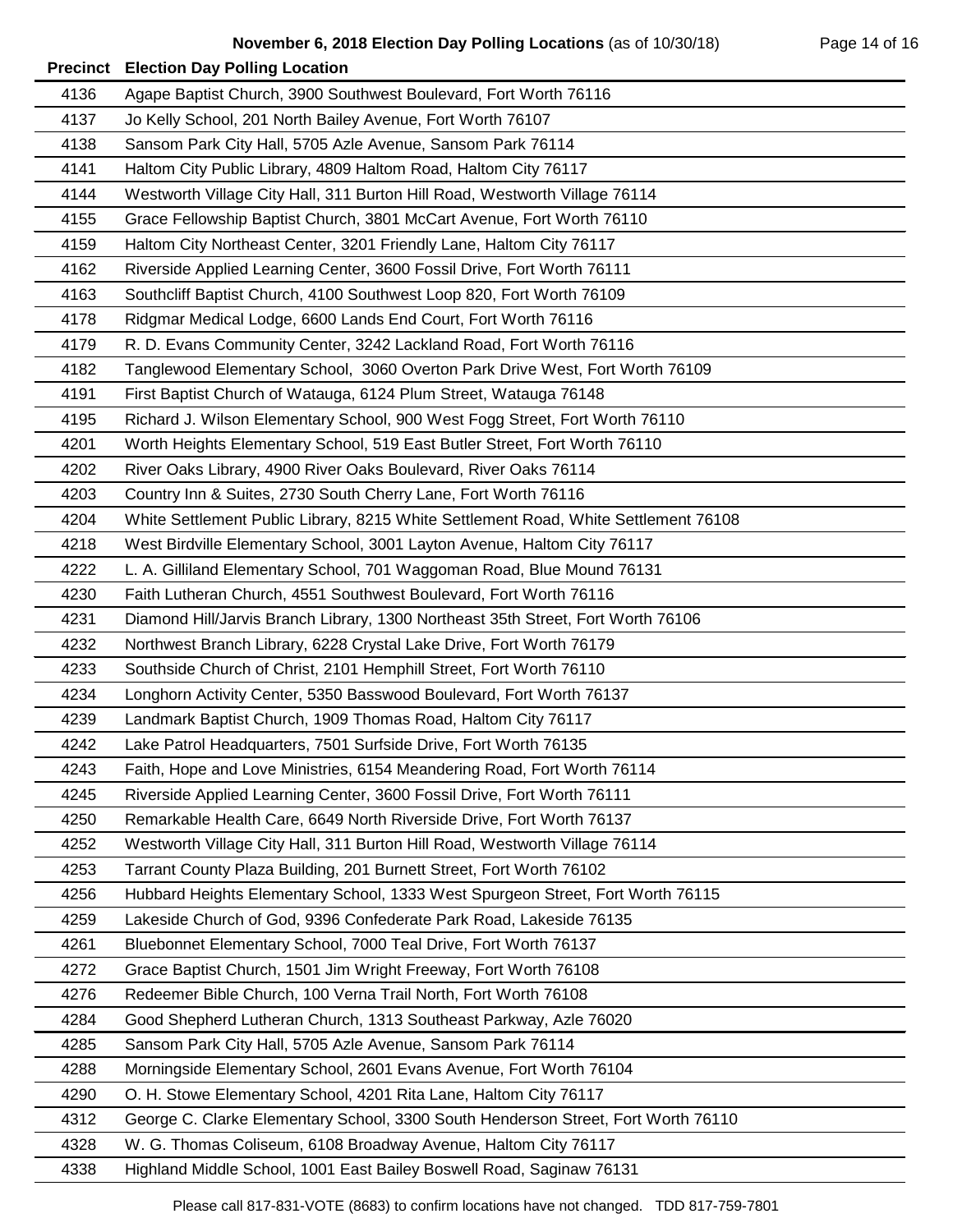| 4340 | Good Shepherd Lutheran Church, 1313 Southeast Parkway, Azle 76020                           |
|------|---------------------------------------------------------------------------------------------|
| 4342 | Faith Lutheran Church, 4551 Southwest Boulevard, Fort Worth 76116                           |
| 4343 | Arborlawn United Methodist Church Annex Building, 4917 Briarhaven Road, Fort Worth 76109    |
| 4344 | Connell Baptist Church, 4736 Bryce Avenue, Fort Worth 76107                                 |
| 4350 | South Hi Mount Elementary School, 4101 Birchman Avenue, Fort Worth 76107                    |
| 4362 | Landmark Baptist Church, 1909 Thomas Road, Haltom City 76117                                |
| 4369 | G.I.F.T. Ministries, 300 Expedition Drive, Fort Worth 76108                                 |
| 4370 | Southside Church of Christ, 2101 Hemphill Street, Fort Worth 76110                          |
| 4371 | Eagle Mountain Fire Hall 1, 9500 Live Oak Lane, Saginaw 76179                               |
| 4373 | Lake Patrol Headquarters, 7501 Surfside Drive, Fort Worth 76135                             |
| 4374 | Summerglen Branch Library, 4205 Basswood Boulevard, Fort Worth 76137                        |
| 4375 | Lighthouse Fellowship, 7200 Robertson Road, Fort Worth 76135                                |
| 4395 | Azle ISD Instructional Support Center, 483 Sandy Beach Road, Suite C, Azle 76020            |
| 4397 | Azle Avenue Baptist Church, 2901 Azle Avenue, Fort Worth 76106                              |
| 4399 | St. Paul Presbyterian Church, 4517 Rufe Snow Drive, North Richland Hills 76180              |
| 4400 | Sansom Park City Hall, 5705 Azle Avenue, Sansom Park 76114                                  |
| 4410 | Glenview Baptist Church, 4805 N.E. Loop 820, Fort Worth 76137                               |
| 4429 | Eagle Mountain-Saginaw ISD Building 6 - Training Room, 1200 Old Decatur Road, Saginaw 76179 |
| 4432 | Southside Church of Christ, 2101 Hemphill Street, Fort Worth 76110                          |
| 4452 | L. A. Gilliland Elementary School, 701 Waggoman Road, Blue Mound 76131                      |
| 4454 | Eagle Mountain-Saginaw ISD Building 6 - Training Room, 1200 Old Decatur Road, Saginaw 76179 |
| 4456 | Harvest United Methodist Church, 6036 Locke Avenue, Fort Worth 76116                        |
| 4458 | Tarrant County Plaza Building, 201 Burnett Street, Fort Worth 76102                         |
| 4475 | George C. Clarke Elementary School, 3300 South Henderson Street, Fort Worth 76110           |
| 4478 | George C. Clarke Elementary School, 3300 South Henderson Street, Fort Worth 76110           |
| 4480 | Restoration Family Church, 10201 Jerry Dunn Parkway, Benbrook 76126                         |
| 4483 | Moose Lodge 1889 Haltom City, 5001 Bernice Street, Haltom City 76117                        |
| 4485 | Moose Lodge 1889 Haltom City, 5001 Bernice Street, Haltom City 76117                        |
| 4487 | Sansom Park City Hall, 5705 Azle Avenue, Sansom Park 76114                                  |
| 4492 | Trinity Terrace, 1600 Texas Street, Fort Worth 76102                                        |
| 4493 | Trinity Terrace, 1600 Texas Street, Fort Worth 76102                                        |
| 4494 | Tarrant County Plaza Building, 201 Burnett Street, Fort Worth 76102                         |
| 4495 | Carter Park Elementary School, 1204 East Broadus Avenue, Fort Worth 76115                   |
| 4496 | North Hi Mount Elementary School, 3801 West 7th Street, Fort Worth 76107                    |
| 4497 | Country Inn & Suites, 2730 South Cherry Lane, Fort Worth 76116                              |
| 4498 | Trinity Episcopal Church, 3401 Bellaire Drive South, Fort Worth 76109                       |
| 4499 | L. A. Gilliland Elementary School, 701 Waggoman Road, Blue Mound 76131                      |
| 4503 | Springdale Baptist Church, 3016 Selma Street, Fort Worth 76111                              |
| 4508 | Parkview Elementary School, 6900 Bayberry Drive, Fort Worth 76137                           |
| 4512 | Trinity Baptist Church, 620 Churchill Road, Fort Worth 76114                                |
| 4528 | Bluebonnet Elementary School, 7000 Teal Drive, Fort Worth 76137                             |
| 4531 | John Ed Keeter Public Library, 355 West McLeroy Boulevard, Saginaw 76179                    |
| 4532 | Eagle Mountain Fire Hall 1, 9500 Live Oak Lane, Saginaw 76179                               |
| 4533 | First Baptist Church of Fort Worth, 5001 Northeast Loop 820, Haltom City 76137              |